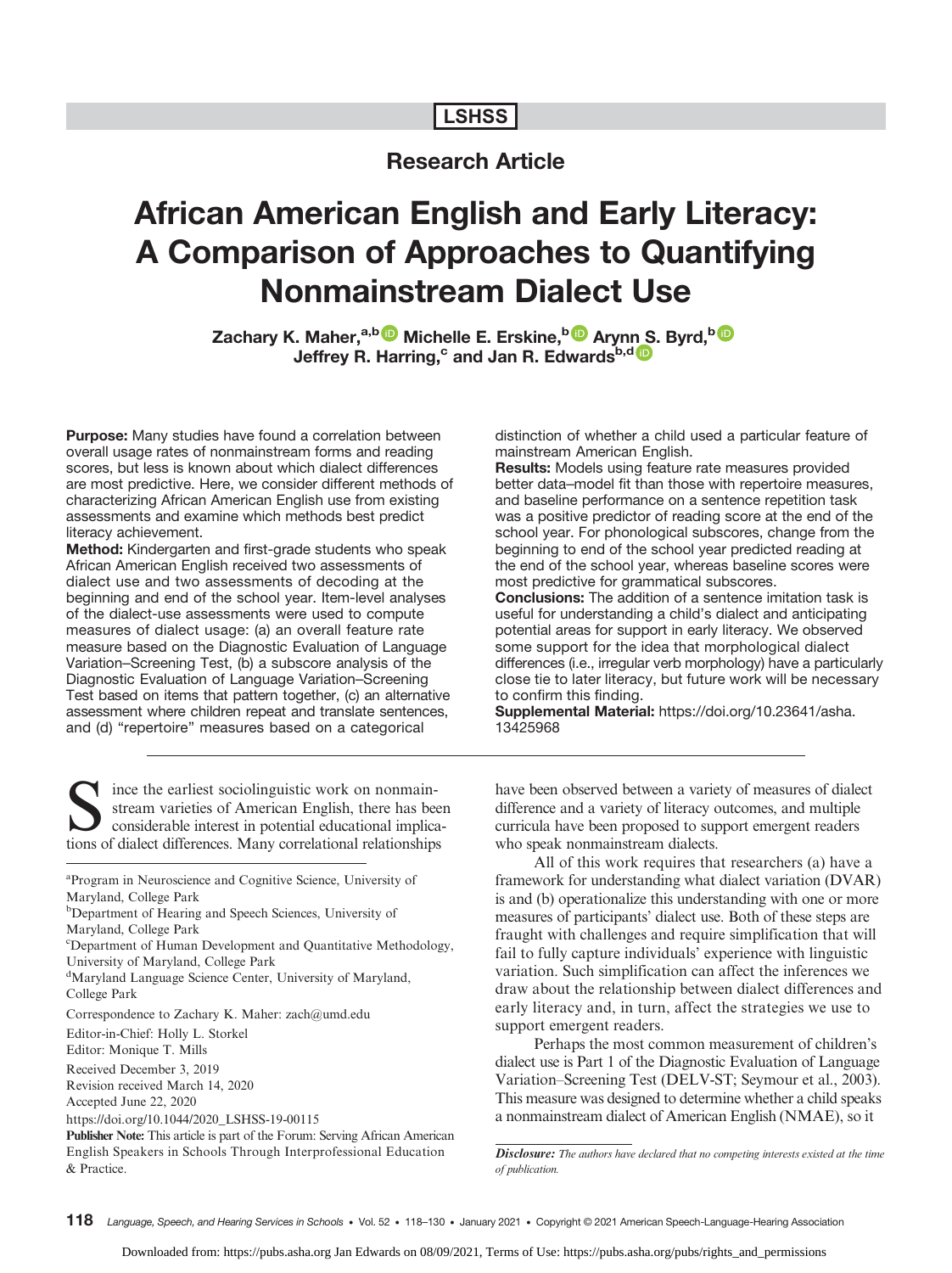focuses on the most reliably produced nonmainstream features (primarily production of dental fricatives and subject–verb agreement patterns). Because of this, the DELV-ST is not ideal for capturing children's knowledge of mainstream American English (MAE). This article uses the DELV-ST along with a different test, the Dialect Assessment Battery (DAB; Craig, 2014), which is explicitly designed to see whether children can produce MAE-compatible features and if they can translate nonmainstream dialect features into MAE.

We will begin with an overview of different approaches to characterizing dialect differences, with the goal of adapting our measures to capture some of the insights from these approaches. Next, we will review research on the relationship between dialect differences and early literacy, which motivates this study, with a focus on studies using the DELV-ST. We will then present results from an ongoing study of speakers of African American English (AAE) in kindergarten and first grade, comparing different approaches to measuring their linguistic system and reporting the implications that these approaches have on predicting growth in decoding scores.

## Background

#### Characterizing Variation

One common approach to quantifying AAE involves the use of lists of AAE features, creating a dialect density measure (DDM) that corresponds to the rate of usage of such features. For example, Washington and Craig (2002) used a list of 26 features of AAE that differ from those of MAE, including zero copula ("They not finished eatin' yet"), multiple negation ("I don't remember nobody havin' no motorcycle"), and variation in subject–verb agreement ("I knew you was gonna say that"). They then calculated the DDM as the number of tokens of any of these features divided by the number of words in a given language sample. Despite the widespread usage of this approach under the DDM terminology, we will use the more recent term *non*mainstream form density (NMFD), following others such as McDonald and Oetting (2019), to emphasize the fact that everyone speaks a dialect, and feature rate methods inherently involve a comparison to a perceived standard, namely, the "mainstream dialect."

Variants of this approach have been used with tasks ranging from highly structured sentence elicitation tasks (e.g., Charity et al., 2004) to open-ended narrative tasks (e.g., Craig et al., 2014; Renn & Terry, 2009). Multiple approaches to feature sets have been shown to be highly correlated; for example, Renn and Terry (2009) found that a subset of just six features provided comparable results to a 40-feature list in detecting style shifts in AAE-speaking sixth graders, Oetting and McDonald (2002) found that type- and tokenbased approaches correctly categorized child speakers of AAE and Southern White English, and Oetting and Pruitt (2005) found that streamlined feature lists can often be sufficient for characterizing participants' dialect. Multiple approaches have also been used for the denominator in these calculations, including number of opportunities to use

a feature (in more structured tasks), number of words in the sample (e.g., Horton-Ikard & Weismer, 2005; Washington & Craig, 2002), and number of utterances in the sample (e.g., Craig & Washington, 2000). NMFD approaches have also been used to study changes in dialect use over time. For example, Terry and Connor (2012) found a decrease in NMFD between kindergarten and first grade, and Terry et al. (2012) found a decrease in NMFD over the course of first grade that leveled off in second grade. These changes likely represent a combination of factors, including development within AAE toward a more adultlike grammar, developing knowledge of MAE, and changes in style shifting (Beyer & Hudson Kam, 2012; Green, 2011).

While the feature rate approach is helpful for quantifying differences from MAE, it has many limitations, which are discussed at length by Green (2011, Chapter 2). She argues that feature lists are ill-equipped to characterize AAE as its own rule-governed system. This means, for example, that groups of features might share underlying patterns, and NMFD would not highlight this fact. Additionally, NMFD measures typically treat features that are consistent with those of MAE as use of MAE, whereas only features of AAE that differ from those of MAE are counted as AAE use. This might be appropriate for verbal  $-s$ , which is often considered to be absent from the AAE grammar (Newkirk-Turner & Green, 2016; for criticism of this view, see Barrière et al., 2019; Baugh, 1990; Cleveland & Oetting, 2013). However, it is often the case that the "MAE" feature is also available within the grammar of AAE. For example, "zero copula" commonly appears on AAE feature lists, but it is variable, with overt copulas also being acceptable in AAE (e.g., Newkirk-Turner et al., 2014; Roy et al., 2013; Wyatt, 1996).

The feature rate approach also fails to account for insights from third-wave sociolinguistics (Eckert, 2008, 2012). Third-wave sociolinguistics proceeds from the idea that speakers have a range of sociolinguistic variables that they can deploy in different social situations. These variables pattern together as styles, which give variables their social meanings, and individuals use styles to express their ideologies about membership in different groups. This approach was not necessarily developed with a focus on AAE, but it provides a framework to appreciate the more nuanced nature of DVAR and has been applied to more recent work characterizing the language of African Americans (e.g., King, 2018). This is in contrast to early work in sociolinguistics, which often sought to characterize idealized vernacular forms, such as focusing on the idea of a pure speaker of AAE who does not "code-switch" into MAE (see the discussion in King, 2020; Wolfram, 2007).

As Snell (2013) argues, the more recent work in sociolinguistics on styles allows us to use repertoire as an alternative framing for children's knowledge of variation. She points out that recent educational work tries to replace the "deficit narrative" (i.e., that nonmainstream features indicate poor language skills) with a "difference narrative," suggesting that nonmainstream varieties are distinct, rulegoverned systems. However, both of these narratives make the assumption that discrete varieties of English exist, which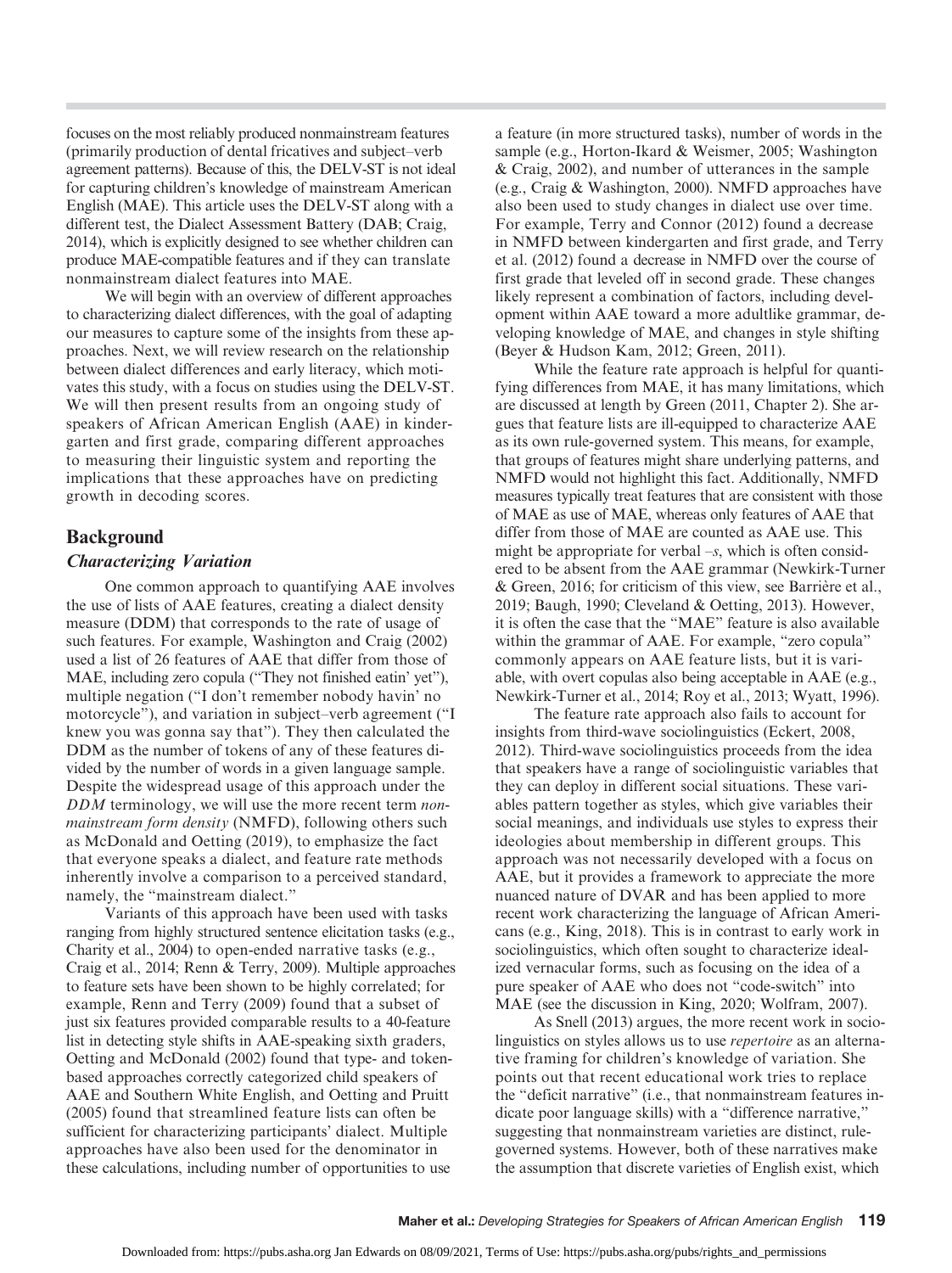is not borne out in the data. For example, she finds that 9- and 10-year-old children in North East England mix regional and standard feature use within one discourse depending on how they are trying to socially position themselves relative to their interlocutors.

While the U.K. dialect context is different from that of the United States, neither could be characterized as strict diglossia, where there is clear separation between vernacular and standard dialects (e.g., Auer, 2005). Also, it is not necessarily the case that a child with good metalinguistic skills and knowledge of MAE will use MAE forms in the school setting; these children also have compelling reasons to assert a Black identity using their speech (Ogbu, 1999), and the use of different forms could be a means to assert social difference from the examiner, a process known as divergence in communication accommodation theory (Giles & Ogay, 2007). Thus, it is possible that the mere presence of a particular MAE-compatible form (e.g., an overt copula) within a child's repertoire is more important than the rate at which the child favors the form over MAE-incompatible alternatives (e.g., a zero copula).

## Dialect Differences and Literacy

Despite the criticisms of the NMFD approach, Van Hofwegen and Wolfram (2017) argue that aggregate NMFD values are still useful, particularly when trying to track individuals' changes in dialect usage over time and in large-scale, multidisciplinary studies in general. This is a likely source of their popularity in research on the relationship between dialect differences and literacy. Over the past two decades, a large body of work has developed to address the extent to which *dialect mismatch*—the presence of linguistic differences between nonmainstream dialects (e.g., AAE) and mainstream dialects (e.g., MAE)—impacts children's literacy achievement (e.g., Connor & Craig, 2006; Labov, 1995; Terry & Scarborough, 2011). The influence of dialect mismatch on literacy achievement spans various subcomponents of reading, including decoding and reading comprehension, though the majority of this research has focused on decoding. Studies vary in their commitments to models of reading, but we will assume the simple view of reading, which posits that reading is a product of decoding and linguistic comprehension (e.g., Gough & Tunmer, 1986; Hoover & Gough, 1990).

Research on language variation emerging from fields such as speech-language pathology, education, linguistics, and sociolinguistics posits an inverse relationship between reading achievement and the use of AAE. For example, Charity et al. (2004) examined the relationship between children's facility with MAE via a sentence repetition task that was designed to elicit features of AAE and their reading performance using a standardized assessment of decoding (Woodcock Reading Mastery Tests–Revised, Word Attack subtest). They calculated two NMFD scores corresponding to the phonological and morphological features of AAE, and they observed an inverse relationship between reading performance and the use of nonmainstream dialect features for both the phonological and morphological measures.

Shade (2012) also used separate NMFD measures for phonological and morphological features. She found that both measures were negatively correlated with decoding, but only phonological NMFD was predictive of sightword reading. Research on the relationship between dialect differences and literacy has generally not looked at finer grained differences within the broader categories of phonological and morphological variation, though multiple studies report usage rates by feature (e.g., Craig et al., 2003; Oetting & McDonald, 2002; Washington & Craig, 2002). For example, Oetting and McDonald (2002) found that 100% of African American children used zero marking on regular present tense verbs with third-person singular subjects, but only 70% used zero marking for irregular verbs. Such separation of regular and irregular forms is also a long-standing finding in the acquisition literature (e.g., Brown, 1973).

Other studies have used more traditional assessment methods to examine the relationship between nonmainstream language variation and reading. Champion et al. (2010) used the DELV-ST to identify speakers of nonmainstream English varieties and to evaluate how performance on this screener related to a test of oral reading, namely, the Gray Oral Reading Tests–Fourth Edition. Children who produced a greater number of nonmainstream features had lower scores on the Gray Oral Reading Tests–Fourth Edition. Others, such as Terry and Connor (2012), found that a change in performance on the DELV-ST across two time points was predictive of decoding skills. Children who decreased their use of nonmainstream features between kindergarten and first grade had higher reading scores. This finding also highlights the relevance of the time course of the relationship between NMAE use and changes in reading.

Collectively, this scholarship suggests that children who demonstrate higher nonmainstream dialect density and less facility with varying their use of MAE in different contexts (i.e., dialect shifting) exhibit poorer literacy outcomes. This relationship remains true for studies examining emergent literacy skills, such as decoding, and later literacy skills, such as reading comprehension (Terry et al., 2016). Moreover, the established effects of dialect mismatch on reading are above and beyond socioeconomic differences and race, which are factors that were previously shown to obscure the relationship between dialect mismatch and reading achievement (Bühler et al., 2018).

#### **Questions**

Here, we contrast different scoring approaches to assessments that target NMFD. We asked the following research questions:

- 1. Do subsets of DELV-ST items pattern together in a way that corresponds to different components of the AAE system?
- 2. Does nonmainstream dialect usage at the beginning of the school year or change in nonmainstream dialect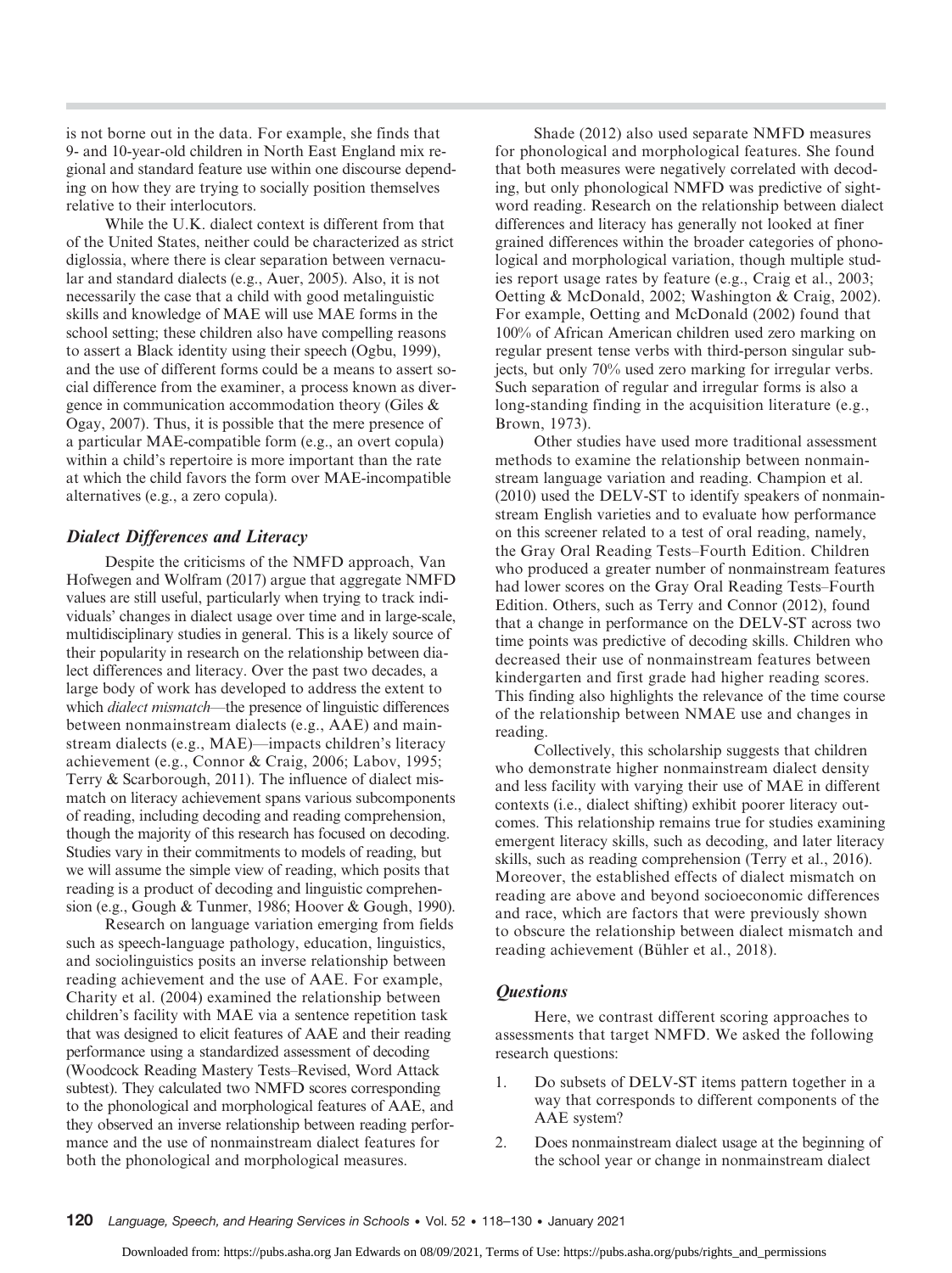usage during the school year better predict changes in decoding abilities?

- 3. Does the rate of feature use or mere presence of an MAE form in an individual's repertoire better predict decoding?
- 4. Are certain types of differences, as reflected in subscores, more useful at predicting changes in decoding abilities? More specifically, given the close relationship between phonology and decoding, are phonological differences more predictive of changes in decoding than grammatical differences? Additionally, if forms like third-person singular verbal  $-s$  are more indicative of a shift to MAE, will their usage be especially predictive of differences in decoding?
- 5. Does the addition of a secondary sentence repetition task explain differences in children's developing decoding abilities over and above what can be observed from DELV-based measures?

## Method

## **Participants**

The participants were 296 kindergarten and 260 firstgrade children from 12 elementary schools in the Baltimore City Public Schools. All schools had a minimum of 89% African American students ( $M = 96\%$ ) and more than 89% of students eligible for the National School Lunch Program  $(M = 94\%)$ . All students were participating in a larger study designed to evaluate the efficacy of a dialect-shifting curriculum (Edwards, 2019). Only students who did not have an Individualized Education Program were included in the study; 14 students with an Individualized Education Program were tested but removed from analysis. A total of 69 students were excluded due to absence or transfer at the second of the two testing points. Since model comparison values are only valid for models that have been fit to the same data, an additional eight participants were excluded due to a lack of scorable items for a DELV subscore, withdrawal of assent on an assessment, or failure to establish a ceiling score on a Basic Reading cluster assessment due to experimenter error. Thus, the present analysis used data from a total of 475 students (241 kindergartners, 234 first graders). At baseline, the mean age was 5;8 (years;months;  $SD = 5$  months) for kindergartners and 6;8 ( $SD = 4$  months) for first graders, and at post, the mean age was  $6:2(SD =$ 5 months) for kindergartners and 7;2 ( $SD = 4$  months) for first graders.

#### Procedure

All students were taken out of class for 1 hr of testing near the beginning of the school year (October) and a second hour of testing near the end of the school year (April– May). There were approximately 6 months between the first and second testing periods. Students were tested individually and received the following assessments: (a) Part 1 of the DELV-ST (Seymour et al., 2003), (b) the DAB (Craig,

2014), and (c) the Basic Reading cluster (Word Attack and Letter-Word Identification subtests) from the Woodcock-Johnson IV Tests of Achievement (Schrank et al., 2014).

Part 1 of the DELV-ST includes 15 items that are contrastive between AAE and MAE (see examples in Table 2). Five of these items focus on phonological differences between the two dialects (DELV-Phon), and the remaining 10 items focus on differences in subject–verb agreement between the dialects. Six of these items test the irregular subject–verb agreement patterns of the verbs "have/has," "don't/doesn't," and "was/were" (DELV-Irreg), and four of these items test the use of regular verbal  $-s$  with thirdperson subjects (DELV-3sg; e.g., "The girl sleeps"). The DELV-ST provides a criterion score of strong variation from MAE, some variation from MAE, or no variation from MAE. At baseline, 83% of participants were in the "strong" variation" category, 4% were in the "some variation" category, and 13% were in the "no variation" category. At post, 80% were in the "strong variation" category, 4% were in the "some variation" category, and 15% were in the "no variation" category.

The DAB is a nonstandardized test that is designed to be used with ToggleTalk, which is a dialect-shifting curriculum supplement for kindergarten and first-grade students (Craig, 2014). We administered a form of the DAB that was adapted to target one feature per item, and sentences were recorded by the same set of four individuals who speak both AAE and MAE. The DAB is composed of three subtests. Part 1, Elicited Imitation, assesses children's ability to repeat sentences produced in MAE. Part 2 assesses Dialect Recognition; students are asked to state whether each sentence is produced in AAE (informal/home talk) or MAE (formal/ school talk). Part 3, Translation/Reformulation, asks children to translate sentences from AAE to MAE. All three sections include 12 items: two sentences with plural forms, two sentences with past tense, three sentences with a copula, three sentences that focus on subject–verb agreement (two sentences with third-person singular /s/ and one sentence with plural subject and "were"), and two sentences with possessive /s/. Only Elicited Imitation (Part 1, DAB-EI) and Translation (Part 3, DAB-TR) were used in the present analysis.

The Basic Reading cluster of the Woodcock-Johnson IV Tests of Achievement assesses children's ability to read words (Letter-Word Identification subtest) and nonwords (Word Attack subtest). This measure provides both standard scores with a standardized mean of 100 and an SD of 15 as well as W scores, which are linear raw scores. The Basic Reading standard and  $W$  scores are the mean of Letter-Word Identification and Word Attack subtest scores. We used the Basic Reading W scores in our analysis. Table 1 provides mean scores for all assessment measures used in the modeling.

#### Analysis

#### DVAR Score

For the frequency-based approach, we calculated a DVAR score (a type of NMFD measure) from the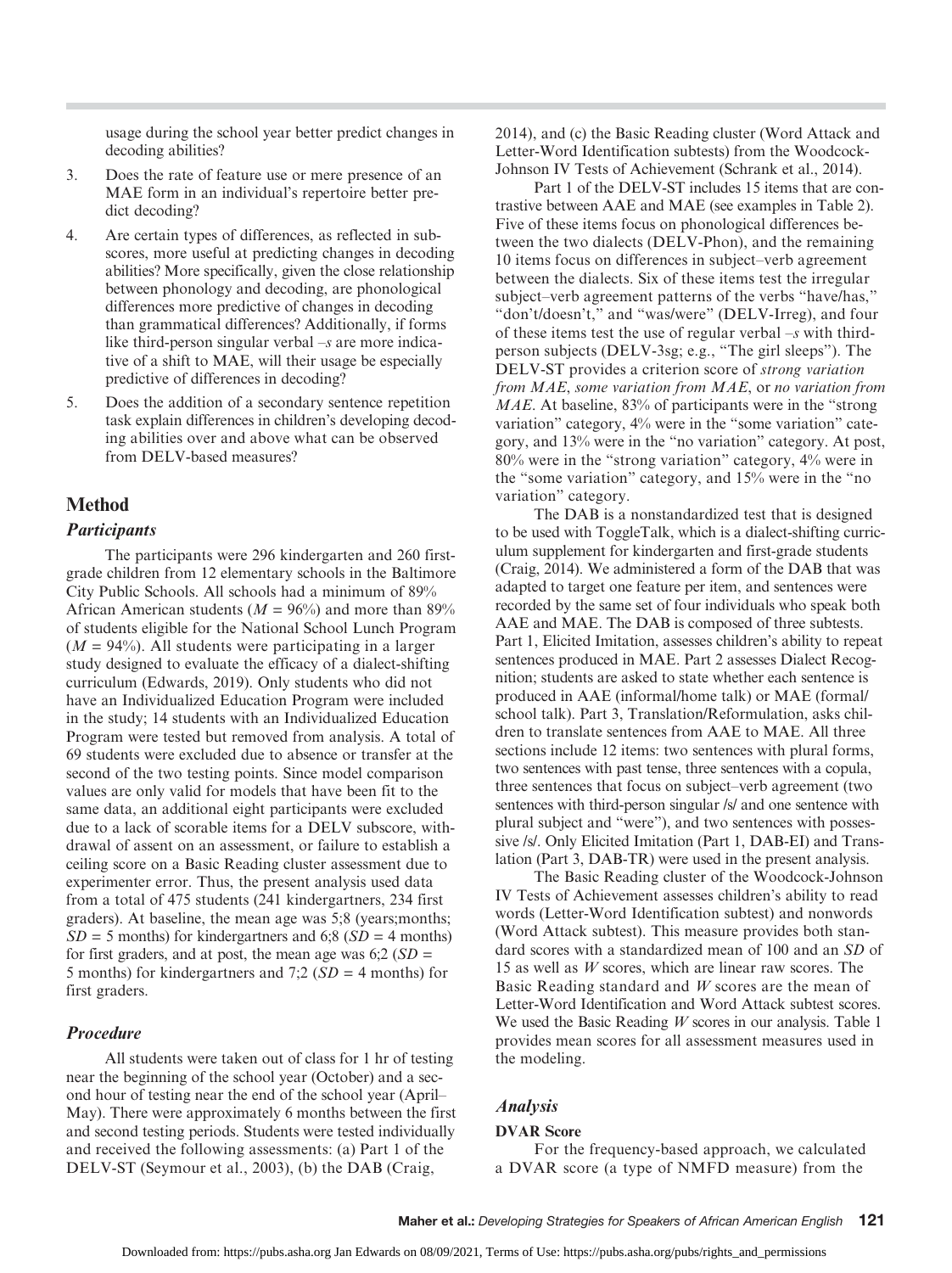Table 1. Means (standard deviations in parentheses) for assessment measures.

|                     |                                                 |                        | Kindergarten   | <b>First grade</b>     |                |  |
|---------------------|-------------------------------------------------|------------------------|----------------|------------------------|----------------|--|
| Measure type        | <b>Measure</b>                                  | <b>Baseline (fall)</b> | Post (spring)  | <b>Baseline (fall)</b> | Post (spring)  |  |
| Woodcock-Johnson IV | Letter-Word Identification SS <sup>a</sup>      | 89.57 (14.42)          | 92.25 (14.57)  | 85.95 (15.32)          | 89.01 (17.14)  |  |
|                     | Letter-Word Identification W score <sup>b</sup> | 366.87 (3.23)          | 394.05 (29.61) | 40.80 (32.20)          | 426.01 (34.99) |  |
|                     | Word Attack SS <sup>a</sup>                     | 91.01 (15.38)          | 96.18 (15.74)  | 92.14 (16.56)          | 96.47 (16.95)  |  |
|                     | Word Attack W score <sup>b</sup>                | 42.88 (24.29)          | 444.08 (23.54) | 45.31 (24.16)          | 466.15 (22.35) |  |
|                     | Reading SS <sup>a</sup>                         | 9.39(14.37)            | 94.22 (14.59)  | 88.96 (15.16)          | 92.74 (16.49)  |  |
|                     | Reading W score <sup>b</sup>                    | 393.87 (26.01)         | 419.07 (25.40) | 425.56 (26.86)         | 446.08 (27.73) |  |
| <b>DVAR</b>         | Composite                                       | 82.61 (19.90)          | 78.63 (22.07)  | 75.98 (22.91)          | 67.84 (25.87)  |  |
|                     | Phonology                                       | 85.02 (21.42)          | 83.03 (24.01)  | 79.23 (26.05)          | 7.77 (32.02)   |  |
|                     | 3sg                                             | 87.52 (25.45)          | 86.20 (25.36)  | 82.73 (28.57)          | 78.88 (32.79)  |  |
|                     | Irreg                                           | 76.61 (3.48)           | 69.55 (34.33)  | 67.69 (33.97)          | 56.12 (35.76)  |  |
| <b>DAB</b>          | Elicited Imitation (EI)                         | 16.90 (4.61)           | 18.31 (4.35)   | 18.85 (3.86)           | 19.98 (3.47)   |  |
|                     | Translation (TR)                                | 6.49(4.01)             | 7.98 (4.65)    | 8.75 (4.79)            | 11.87 (5.45)   |  |
| Repertoire          | DELV-Phonology                                  | .43(.50)               | .44(.50)       | .52(.50)               | .63(.48)       |  |
|                     | DAB-Copula                                      | .32(.47)               | .52(.50)       | .51(.50)               | .68(.47)       |  |
|                     | DELV-3sg                                        | .25(.44)               | .29(0.46)      | .34(.48)               | .38(.49)       |  |
|                     | DELV-Irreg                                      | .51(.50)               | .57(.50)       | .62(.49)               | .74 (.44)      |  |
|                     | DAB-Past                                        | .50(.50)               | .51(.50)       | .54(.50)               | .53(.50)       |  |
|                     | DAB-Plural                                      | .30(0.46)              | .40 (.49)      | .38(.49)               | .56(.50)       |  |
|                     | DAB-Possessive                                  | .19(0.39)              | .17(0.37)      | .18(.38)               | .32(.47)       |  |

Note. SS = standard score; Reading = Basic Reading cluster; DVAR = dialect variation, a feature rate derived from the DELV; 3sg = relating to regular verbal –s with third-person subjects; Irreg = irregular, relating to irregular subject–verb agreement; DAB = Dialect Assessment Battery; DELV = Diagnostic Evaluation of Language Variation; Copula = relating to overt present tense copula; Past = relating to overt past tense morphology; Plural = relating to overt plural morphology; Possessive = relating to overt possessive morphology.

<sup>a</sup>Standardized mean is 100, and standard deviation is 15. <sup>b</sup>A score of 500 represents normative mean achievement of a 10-year-old, and standard deviation is 15.

DELV-ST. This score was computed by dividing the total number of items that varied from MAE by the total number of scorable items and multiplying by 100; a child who uses a nonmainstream form on every item will receive a score of 100 (Terry et al., 2010; Terry & Connor, 2012; Terry et al., 2012). Additionally, we calculated three DVAR subscores corresponding to phonological differences (DVAR-Phon), irregular subject–verb agreement (DVAR-Irreg), and regular subject–verb agreement (DVAR-3sg). These DVAR scores were used in this analysis.

The appropriateness of our selection of subscores is also supported by a confirmatory factor analysis. Confirmatory factor analysis with oblimin rotation (i.e., allowing for correlated factors) was performed using Mplus. Due to the discrete scale of the items, a mean and variance adjusted weighted least squares estimation approach was used to extract factors (Liang & Yang, 2014). Each item was coded as a binary variable, where 1 corresponded to use of an AAE feature that is not grammatical in MAE and 0 corresponded to an MAE-compatible utterance; all other responses were treated as missing data. A two-factor model corresponding to phonological (Items 1–5) and morphological (Items 6–15) features did not provide good data–model fit,  $\chi^2(91)$  = 4027.76,  $p < .001$ , root-mean-square error of approximation  $(RMSEA) = 0.20$ , comparative fit index  $(CFI) = 0.63$ , standardized root-mean-square residual (SRMR) = 0.24. However, satisfactory data–model fit was obtained with a simple three-factor structure, where morphological features were split into regular and irregular subject–verb

agreement (i.e., factors corresponding to DELV-Phon, DELV-Irreg, and DELV-3sg),  $\chi^2(87) = 449.11$ ,  $p < .001$ ,  $RMSEA = 0.063$ , CFI = 0.97, SRMR = 0.07. In order to facilitate comparison with DAB scores, we generated factor scores from a five-factor structure, which also provided good data–model fit,  $\chi^2(692) = 1375.89, p < .001,$  $RMSEA = 0.03$ ,  $CFI = 0.96$ ,  $SRMR = 0.09$ , with additional factors corresponding to AAE use on the Elicited Imitation and Translation components of the DAB (see Table 2). No model included cross-loadings. Regression analyses using factor scores were qualitatively similar to those using DVAR subscores with DAB total scores, so only the results from DVAR subscores and DAB total scores are reported here. Analyses with factor scores can be found in Supplemental Material S1 (a summary table of fixed effects and lme4 model specification for each model reported in the text; models with factor score predictors are also included).

#### DAB Score

Each item of the DAB received a score of 2, 1, or 0, where 2 corresponded to MAE use, 1 corresponded to partial credit, and 0 corresponded to any other response, including responses that involved a nonmainstream feature, since the assessment explicitly prompts the use of MAE. Items received 2 points if the child produced the exact sentence of MAE that was targeted, with credit awarded if proper names were changed in the child's utterance. For both Elicited Imitation and Translation, the children received 1 point if their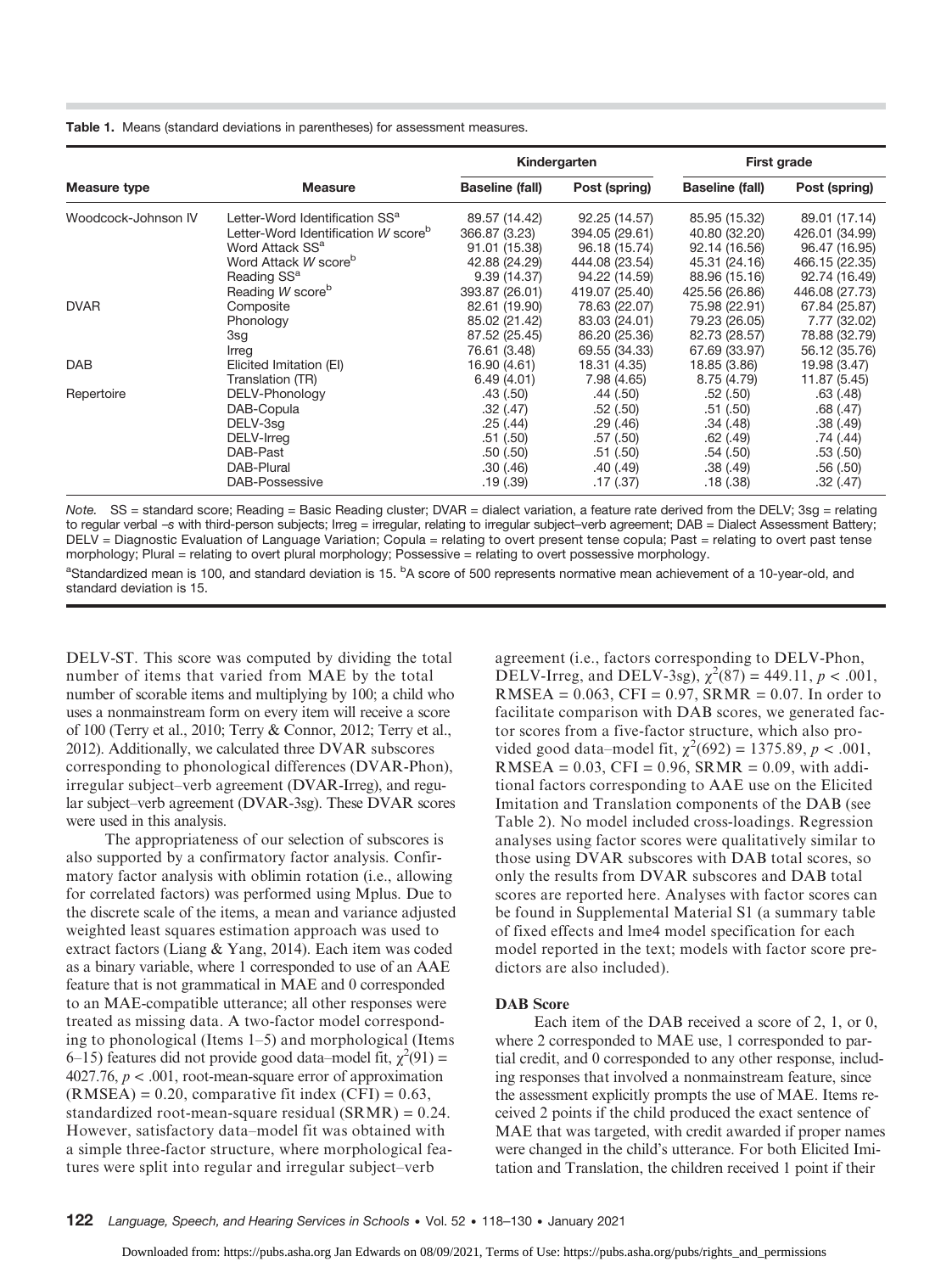Table 2. Summary of subscores based on factors used in confirmatory factor analysis.

| Factor                  | Construct                                                                                                                            | <b>Example item</b>                                                                                                |  |  |
|-------------------------|--------------------------------------------------------------------------------------------------------------------------------------|--------------------------------------------------------------------------------------------------------------------|--|--|
| DELV-Phon<br>DELV-Irreg | Usage of AAE phonology<br>Leveling of irregular subject–verb agreement with "have," "don't," and "was"                               | "smooth" pronounced /smuv/<br>"The girl have a big kite."<br>"This girl don't like to swim."<br>"They was sick."   |  |  |
| DELV-3sg<br>DAB-EI      | Zero marking of regular verbs with third-person singular subjects<br>Usage of AAE in a sentence repetition (Elicited Imitation) task | "The boy always ride a bike."<br>Prompt: "She is on the playground."<br>Response: "She on the playground."         |  |  |
| DAB-TR                  | Usage of AAE when translating sentences from AAE to MAE                                                                              | Prompt: "The boys was running."<br>Translation goal: "The boys were running."<br>Response: "The boys was running." |  |  |

Note. DELV = Diagnostic Evaluation of Language Variation; AAE = African American English; DAB = Dialect Assessment Battery; MAE = Mainstream American English.

response was grammatical in MAE but the sentence was modified. For Translation, the children could also receive 1 point if they produced the targeted MAE feature but another portion of the sentence was changed, even if this change made the sentence ungrammatical in MAE. A total score out of 24 was calculated for each subsection.

#### Repertoire

To measure which phonological and morphological features that differentiate AAE and MAE were in a child's repertoire, we measured repertoire as a binary variable, where a score of 1 indicated that the child had used at least one form compatible with MAE and a score of 0 indicated that a child had not used an MAE form at the time point in question. This was calculated for the three subcomponents of the DELV (DELV-Phon, DELV-Irreg, and DELV-3sg), as well as the following features on the DAB-TR: overt present tense copula (three items), overt past tense marking (two items), overt plural marking (two items), and overt possessive marking (two items).<sup>1</sup>

Repertoire values can be interpreted as a measurement of whether a child ever uses a given form that is part of MAE, regardless of whether they sometimes (or even primarily) use a different form. However, we should note that our scores are not derived from assessments that target repertoire. The DELV-ST uses sentence completion to maximize the elicitation of nonmainstream forms; it is designed to help clinicians identify if a child might speak a nonmainstream variety of English. The DAB-TR, on the other hand, explicitly prompts children to use "school language." Success in this task presupposes presence of the MAE-compatible form in the child's repertoire, but the task requires further metalinguistic skills and choices of self-expression. Thus, for both tasks, it is possible for an MAE-compatible form to be in a child's repertoire but not be elicited; however, it would not make sense for a form to be observed if it is not

in a child's repertoire. We are testing whether this measure has predictive value, despite its limitations.

#### Statistical Analysis

Unless otherwise noted, we used linear mixed-effects regression models (Fitzmaurice et al., 2011) to test the predictive value of each dialect measure. Models were fit using the lme4 package (Version 1.1-21; Bates et al., 2015) in R (Version 3.6.1) using restricted maximum likelihood estimation. We used the lmerTest package (Version 3.1-0; Kuznetsova et al., 2017) to calculate  $p$  values for model coefficients using Satterthwaite's method. Standardized parameter estimates  $(\widehat{\beta}^*)$  are provided as a measure of parameter estimates  $(\vec{\beta}^*)$  are provided as a measure of effect size.

### **Results**

In the sections below, we describe the results of our analyses with the measures of AAE usage described above: DVAR scores, DAB scores, and repertoire values. We used these different measures of AAE usage for two purposes: (a) to describe change in dialect use from the beginning to the end of the school year and (b) to predict decoding skills at the end of the school year. Figure 1 shows changes in dialect usage from the beginning to the end of the school year for all modeled measures of dialect usage. Model results for significant and marginally significant effects are provided in this section; full model results are provided in Supplemental Material S1.

#### Relationships Among Dialect Measures

A total of 13 dialect measures were generated from the items of the DELV-ST and the DAB. These corresponded to a composite DVAR (DVAR-Composite) score from all 15 DELV items; DVAR-Phon, DVAR-3sg, and DVAR-Irreg; total DAB scores for Elicited Imitation and Translation; repertoire scores generated from DELV-Phon, DELV-3sg, and DELV-Irreg; and repertoire scores generated from the DAB for overt present tense copula, overt past tense morphology (DAB-Rep-Past), overt plural morphology (DAB-Rep-Plural), and overt possessive morphology. Correlations

<sup>&</sup>lt;sup>1</sup>Due to an oversight in stimulus preparation, the children could provide a valid translation of the subject–verb agreement items without using verbal  $-s$ , so these items were excluded.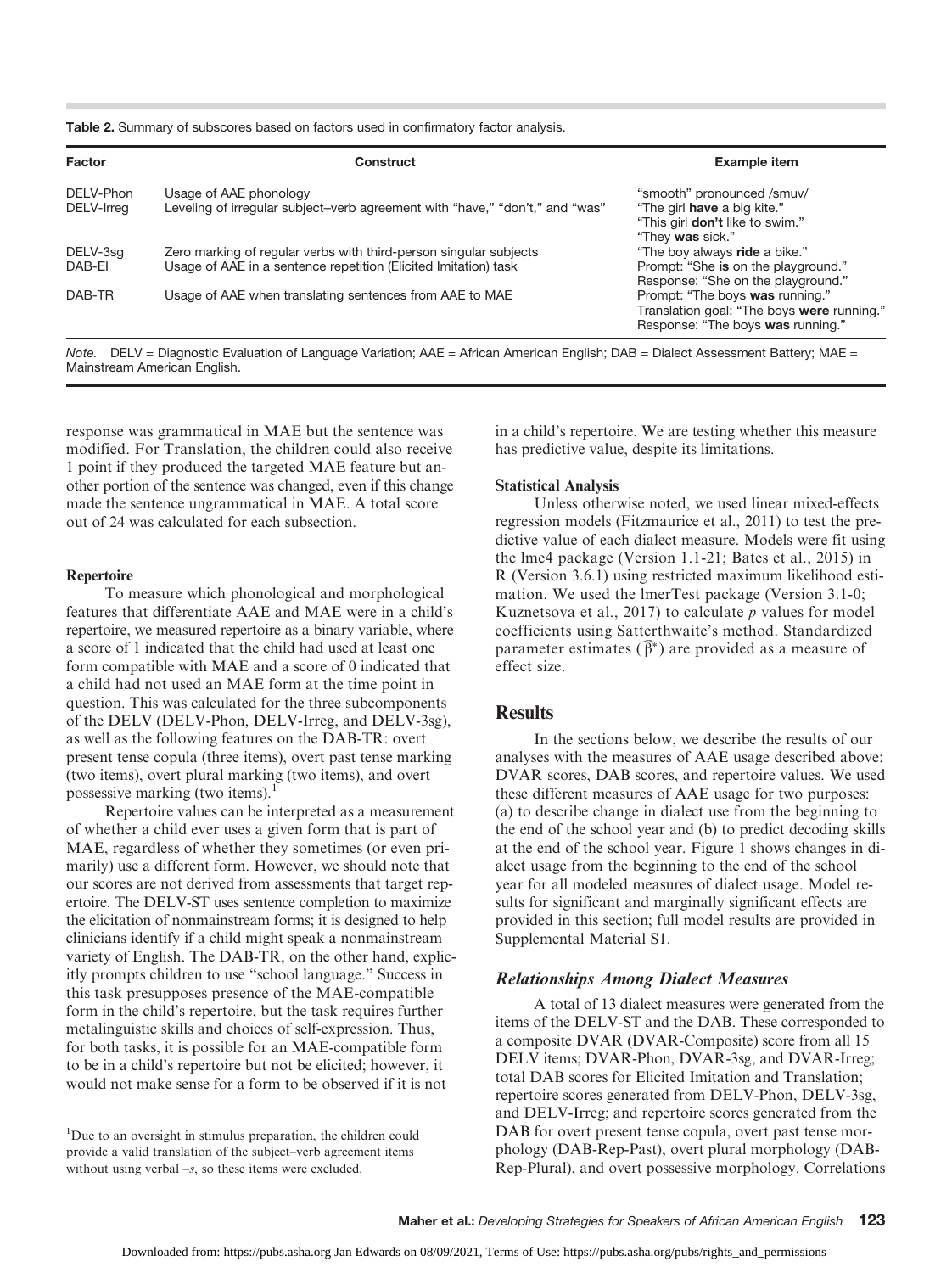Figure 1. Change in dialect usage from the beginning to the end of the school year for kindergarten and first-grade students. Error bars represent 95% confidence intervals, and small, semitransparent points represent individual data points. (a) Dialect variation (DVAR) scores (higher = greater nonmainstream form density) and Dialect Assessment Battery (DAB) total scores (higher = greater mainstream American English use; scores out of 24 have been converted to percentages). (b) Repertoire scores (of mainstream American English–compatible feature).  $3sg$  = regular verbal  $-s$  with third-person subjects; Copula = relating to overt present tense copula; DELV = Diagnostic Evaluation of Language Variation; EI = Elicited Imitation subtest; Irreg = irregular, relating to irregular subject-verb agreement; Past = relating to overt past tense morphology; Phon = phonology, relating to phonological differences; Plural = relating to overt plural morphology; Possessive = relating to overt possessive morphology; TR = Translation subtest.



among all of these measures at baseline, at post, and between baseline and post can be found in Supplemental Material S2 (correlations between each pair of dialect measures at both baseline and post), and a correlation matrix of DVAR, DAB, and repertoire scores at baseline is provided in Table 3.

For each measure, scores at baseline were significantly correlated with scores at post at the  $\alpha$  level of .05, and all of

these correlations were positive. Additionally, each variable was significantly correlated with DVAR-Composite at both baseline and post, with the following exceptions: DAB-Rep-Plural at baseline with DVAR-Composite at baseline  $(r =$  $-0.08$ ,  $p = 0.07$ ) and post ( $r = -0.04$ ,  $p = 0.34$ ) and DAB-Rep-Past at baseline with DVAR-Composite at post  $(r = -.08,$  $p = .08$ ). Because of this, DAB-Rep-Plural was not included in subsequent models.

## Changes in Dialect Measures Over Time

For each of our measures, we confirmed the widely observed trend of decreases in NMFD throughout early school years (e.g., Terry et al., 2010). We used linear mixedeffects models to measure change in each score. Each score was modeled separately, with fixed effects of time point (fall or spring), grade level, and their interaction, as well as participant- and classroom-level random intercepts and classroom-by-time point random slopes.

#### DVAR and DAB

For DVAR-Composite, there was a significant effect For DVAR-Composite, there was a significant effect<br>of time point,  $\hat{\beta}^* = -0.18$ ,  $SE = 1.38$ ,  $t(42.06) = -3.01$ ,  $p = .004$ , indicating a decrease in NMFD for kindergartners over the course of the school year. There was a significant effect of grade,  $\hat{\beta}^* = -0.28$ ,  $t(39.65) = -2.29$ ,  $p = .027$ , ind. effect of grade,  $\hat{\beta}^* = -0.28$ ,  $t(39.65) = -2.29$ ,  $p = .027$ , indicating that first graders at baseline have lower DVAR scores than kindergartners at baseline. Finally, there was a significant interaction,  $\hat{\beta}^* = -0.17$ ,  $t(41.8) = -2.06$ ,  $p = .045$ , indi cant interaction,  $\bar{\beta}^* = -0.17$ ,  $t(41.8) = -2.06$ ,  $p = .045$ , indicating that the decrease in DVAR between fall and spring was more pronounced for first graders, relative to kindergartners. For the DVAR-Phon subscore, there was a signifigartners. For the DVAR-Phon subscore, there was a significant effect of grade,  $\hat{\beta}^* = -0.22$ ,  $t(43.49) = -2.27$ ,  $p = .028$ , and a significant Time Point  $\times$  Grade Level interaction,  $\widehat{\beta}^* = -0.25$ ,  $t(39.78) = -2.22$ ,  $p = .032$ , suggesting that DVAR-Phon scores decrease, but only during first grade. For the DVAR-Irreg subscore, there was a significant effect of time point,  $\hat{\beta}^* = -0.21$ ,  $t(41.04) = -3.83$ ,  $p < .001$ , and a of time point,  $\hat{\beta}^* = -0.21$ ,  $t(41.04) = -3.83$ ,  $p < .001$ , and a marginal effect of grade,  $\hat{\beta}^* = -0.25$ ,  $t(37.52) = -1.93$ ,  $p =$ marginal effect of grade,  $\hat{\beta}^* = -0.25$ ,  $t(37.52) = -1.93$ ,  $p =$ .061, but no Time Point  $\times$  Grade interaction; this indicates a significant increase in the use of "has," "doesn't," and "were" over the course of the school year, with a potentially higher starting point in Grade 1. There were no significant terms for the DVAR-3sg subscore; this indicates that there was no increase in use of the third-person singular from kindergarten to first grade or from the beginning to the end of the school year.

For overall DAB-EI, there was a significant effect of For over-<br>For over-<br>time point,  $\hat{\beta}$ ime point,  $\hat{\beta}^* = 0.33$ ,  $t(44.55) = 5.54$ ,  $p < .001$ , and grade,  $^* = 0.46$ .  $t(42.86) = 3.94$ .  $p < .001$ , but not an interaction.  $\beta^* = 0.46$ ,  $t(42.86) = 3.94$ ,  $p < .001$ , but not an interaction, indicating that usage of MAE in sentence repetition increases over the course of the school year and between kindergarten and first grade. For overall DAB-TR, there was also a significant effect of time point,  $\hat{\beta}^* = 0.29$ ,  $t(125.54)$ also a significant effect of time point,  $\hat{\beta}^* = 0.29$ ,  $t(125.54) =$ also a significant effect of time point,  $\hat{\beta}^* = 0.29$ ,  $t(125.54) = 4.2$ ,  $p < .001$ , and grade,  $\hat{\beta}^* = 0.45$ ,  $t(64.74) = 4.72$ ,  $p < .001$ , 4.2,  $p < .001$ , and grade,  $\hat{\beta}^* = 0.45$ ,  $t(64.74) = 4.72$ ,  $p < .00$  as well as an interaction,  $\hat{\beta}^* = 0.32$ ,  $t(124.68) = 3.31$ ,  $p =$ .001, indicating that children's ability to translate sentences from AAE to MAE increases over the course of the school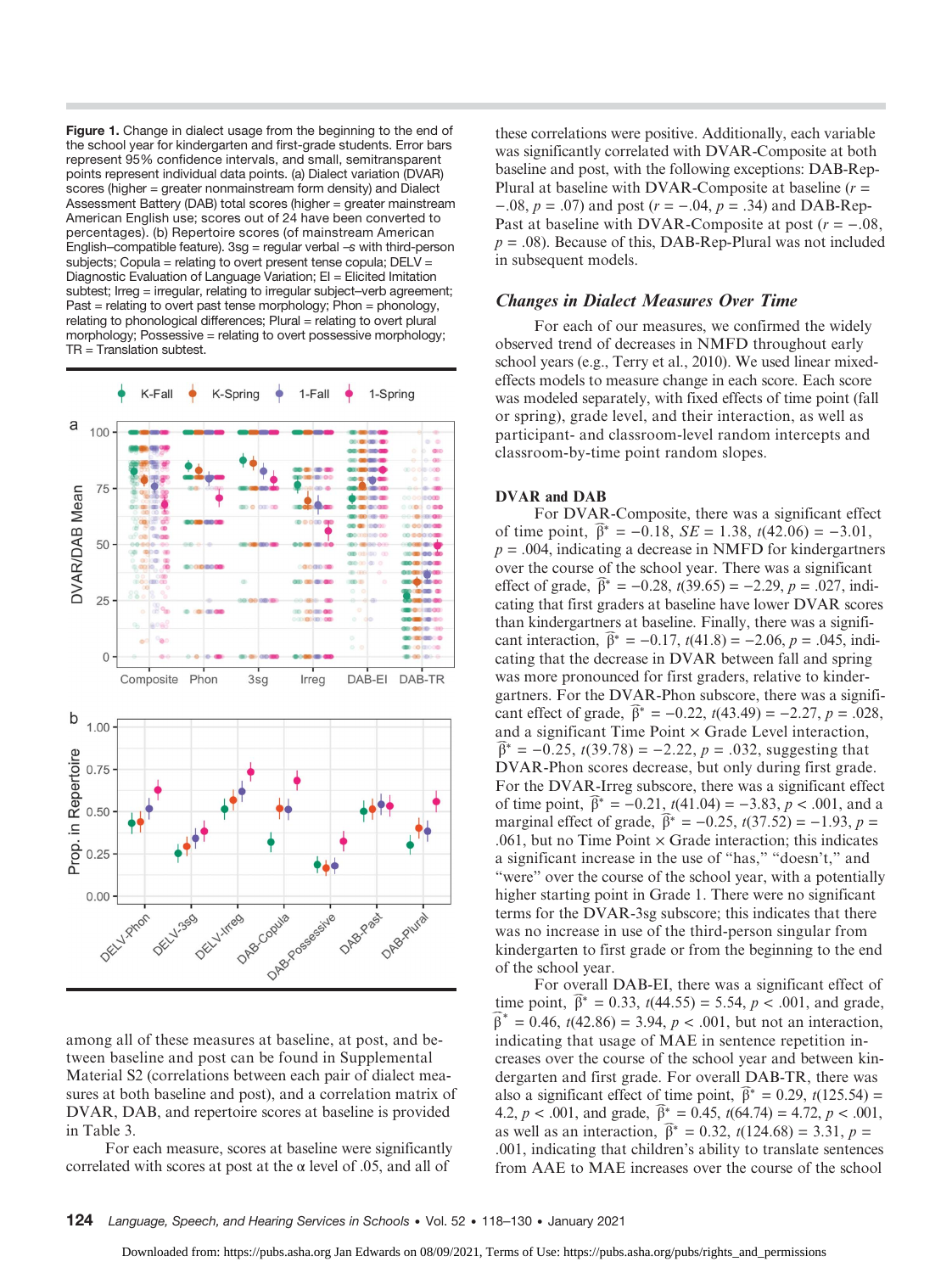| Table 3. Correlations (r values) among dialect variation (DVAR), Dialect Assessment Battery (DAB), and repertoire measures at baseline. |  |  |  |  |  |  |  |  |  |  |
|-----------------------------------------------------------------------------------------------------------------------------------------|--|--|--|--|--|--|--|--|--|--|
|-----------------------------------------------------------------------------------------------------------------------------------------|--|--|--|--|--|--|--|--|--|--|

|              | <b>DVAR</b>                                    |                                                                          |                                                                        |                                                                          | <b>DAB</b>                                                           |                                                                      | Repertoire                                                           |                                                 |                               |                           |                 |          |
|--------------|------------------------------------------------|--------------------------------------------------------------------------|------------------------------------------------------------------------|--------------------------------------------------------------------------|----------------------------------------------------------------------|----------------------------------------------------------------------|----------------------------------------------------------------------|-------------------------------------------------|-------------------------------|---------------------------|-----------------|----------|
| Measure type | <b>Measure</b>                                 | Composite                                                                | 3sg                                                                    | Irreg                                                                    | Phon                                                                 | EI                                                                   | TR                                                                   | Copula                                          | Past                          | <b>Poss</b>               | Irreg           | Phon     |
| <b>DVAR</b>  | 3sg<br>Irreg<br>Phon                           | $.77***$<br>$.87***$<br>$.62***$                                         | $.60***$<br>$.22***$                                                   | $.27***$                                                                 |                                                                      |                                                                      |                                                                      |                                                 |                               |                           |                 |          |
| <b>DAB</b>   | <b>Elicited Imitation</b><br>Translation       | $-.36***$<br>$-.39***$                                                   | $-.28***$<br>$-.30***$                                                 | $-.34***$<br>$-.35***$                                                   | $-.17***$<br>$-.25***$                                               | $.31***$                                                             |                                                                      |                                                 |                               |                           |                 |          |
| Repertoire   | Copula<br>Past<br>Poss<br>Irreg<br>Phon<br>3sg | $-.20***$<br>$-.10*$<br>$-.19***$<br>$-.60***$<br>$-.47***$<br>$-.65***$ | $-.13**$<br>$-.06$<br>$-.17***$<br>$-.34***$<br>$-.17***$<br>$-.84***$ | $-.15***$<br>$-.10*$<br>$-.19***$<br>$-.75***$<br>$-.19***$<br>$-.50***$ | $-.17***$<br>$-.05$<br>$-.09$<br>$-.16***$<br>$-.79***$<br>$-.20***$ | $.14***$<br>$.18***$<br>$.14***$<br>$.28***$<br>$.16***$<br>$.23***$ | $.54***$<br>$.31***$<br>$.38***$<br>$.24***$<br>$.15***$<br>$.24***$ | $-.01$<br>.09<br>$.17***$<br>$.15***$<br>$.11*$ | $.18***$<br>.06<br>.00<br>.05 | $.10*$<br>.06<br>$.15***$ | .07<br>$.35***$ | $.16***$ |

Note. For DVAR measures, higher values indicate greater usage of nonmainstream American English, and for DAB and repertoire, higher values indicate greater usage of Mainstream American English. More correlation information is available in Supplemental Material S2. 3sg = relating to regular verbal –s with third-person subjects; Irreg = irregular, relating to irregular subject–verb agreement; Phon = phonology, relating to phonological differences; EI = Elicited Imitation subtest; TR = Translation subtest; Copula = relating to overt present tense copula; Past = relating to overt past tense morphology; Poss = possessive, relating to overt possessive morphology.

 $p < .05$ . \*\*p  $< .01$ . \*\*\*p  $< .001$ .

year and between kindergarten and first grade, and this effect is more pronounced in first grade.

#### **Repertoire**

We ran mixed-effects logistic regression models, which are appropriate for predicting binary-coded data, with fixed effects of grade and time point and their interaction, as well as participant- and classroom-level random intercepts, using the glmer function of lme4. A separate model was fit for each repertoire score. For overt copula usage, there was a each repertoire score. For overt copula usage, there was a significant fixed effect of time point,  $\hat{\beta}^* = 0.91$ ,  $z = 4.50$ ,  $p < .001$ , and grade level,  $\hat{\beta}^* = 0.90$ ,  $z = 3.93$ ,  $p < .001$ ,  $p < .001$ , and grade level,  $\hat{\beta}^* = 0.90$ ,  $z = 3.93$ ,  $p < .001$ , indicating that children were more likely to have overt copula in their repertoire in the spring relative to the fall and in first grade relative to kindergarten; for overt possessive in first grade relative to kindergarten; for overt possessive usage, there was a significant interaction term,  $\hat{\beta}^* = 1.02$ ,  $z = 2.97$ ,  $p = .003$ , meaning that overt possessive was more likely to be in a child's repertoire at spring testing in Grade 1, relative to any other time point. No other terms were significant.

#### Predicting Decoding From Dialect Measures

We ran two sets of models to examine the relationship between NMAE use and reading scores. In one set of models, we examined whether change in NMAE use across the school year was a significant predictor of reading scores at the end of the school year. These models tested the claim that being successful at the linguistic and metalinguistic demands inherent in learning to dialect-shift is associated with learning to read (e.g., Terry & Scarborough, 2011). In the second set of models, we examined whether baseline NMAE scores were significant predictors of reading at the end of the school year. These models tested the claim that learning to decode is more difficult for children with

higher rates of NMAE use, probably because of the greater mismatch between their native dialect and the written form (e.g., Labov, 1995). Models did not converge or had a singular fit using classroom-level random slopes for the relationship between baseline (fall) scores and post (spring) scores, so we simplified our random effects structure to include classroom-level random intercepts only. The intraclass correlation was .41 for the unconditional model. Additionally, the inclusion of grade level in models predicting reading did not significantly improve model fit, so the term was dropped.

#### DVAR Scores (DELV-ST)

DVAR growth predicting decoding. We used linear mixed-effects regression models to predict Basic Reading  $W$  scores in the spring, with fixed effects of fall  $W$  scores and the difference between fall and spring DVAR scores. For the model with overall DVAR change, there was a sig-For the model with overall DVAR change, there was a significant effect of fall Basic Reading W scores,  $\hat{\beta}^* = 0.85$ ,  $t(376.32) = 36.27$ ,  $p < .001$ , indicating that students with higher Basic Reading scores in the fall had higher Basic Reading scores in the spring, and there was a significant Reading scores in the spring, and there was a significant effect of change in DVAR,  $\hat{\beta}^* = -0.08$ ,  $t(466.96) = -3.97$ ,  $p < .001$ , indicating that, controlling for Basic Reading score in the fall, children had higher Basic Reading scores in the spring as their NMFD decreased. Addition of DAB-EI and DAB-TR score changes marginally improved model fit,  $\chi^2(2) = 5.43$ ,  $p = .066$ , driven by a marginal effect of fit,  $\chi^2(2) = 5.43$ ,  $p = .066$ , driven by a marginal DAB-TR,  $\hat{\beta}^* = 0.04$ ,  $t(445.55) = 1.86$ ,  $p = .064$ .

We fit a separate model using the three DVAR subscores as independent predictors. There was a significant effect of baseline Basic Reading score,  $\hat{\beta}^* = 0.85$ , *t*(373.4) effect of baseline Basic Reading score,  $\hat{\beta}^* = 0.85$ ,  $t(373.4) =$ effect of baseline Basic Reading score,  $\hat{\beta}^* = 0.85$ , t(373.4 36.19,  $p < .001$ ; DVAR-Phon subscore change,  $\hat{\beta}^* =$  $-0.06$ ,  $t(461.58) = -2.93$ ,  $p = .004$ ; and DVAR-Irreg  $-0.06$ ,  $t(461.58) = -2.93$ ,  $p = .004$ ; and DVAR-Irre<br>subscore change,  $\hat{\beta}^* = -0.05$ ,  $t(456.4) = -2.54$ ,  $p =$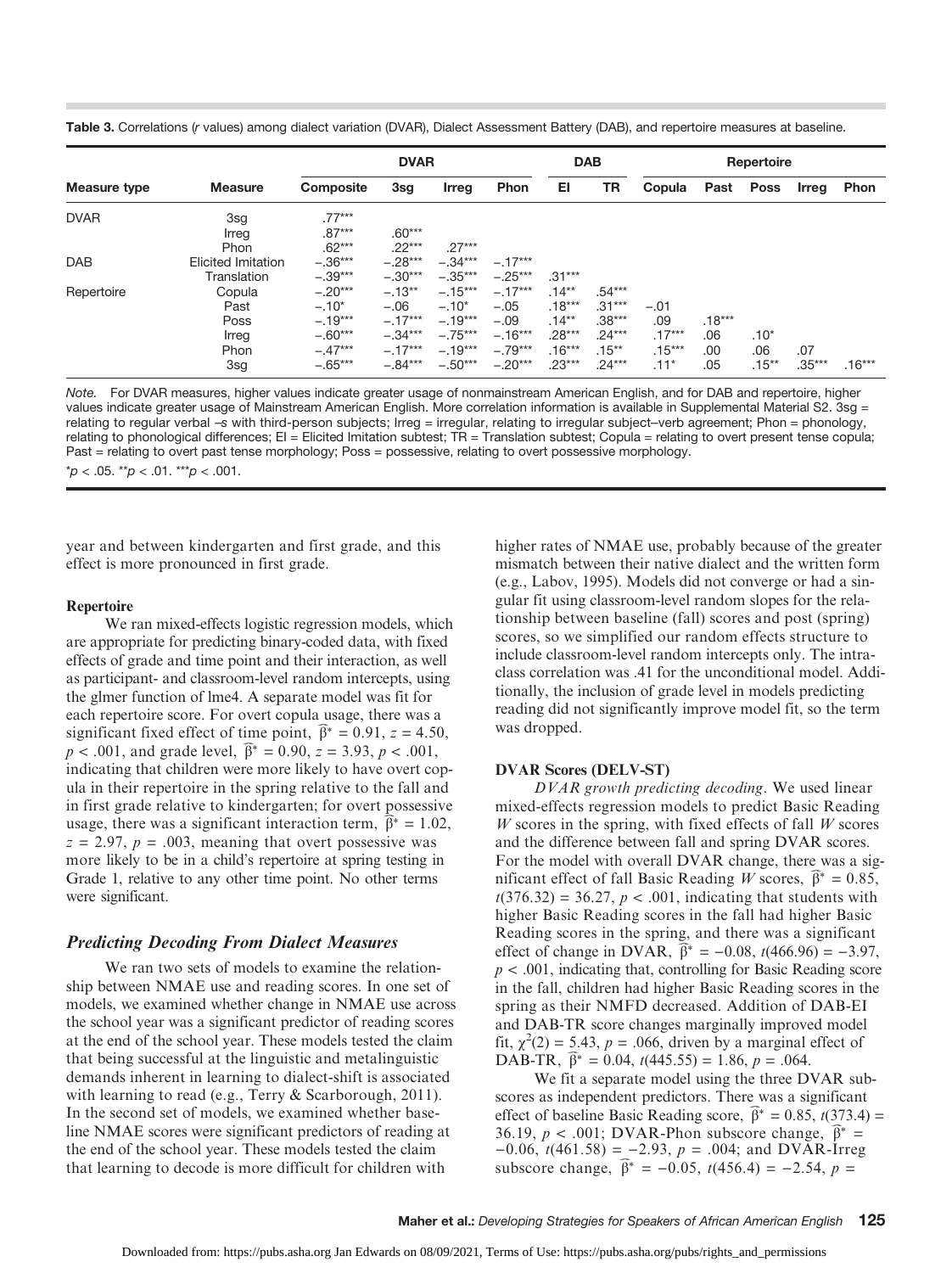.011, but not DVAR-3sg subscore change. Again, addition of DAB-EI and DAB-TR score changes marginally improved model fit,  $\chi^2(2) = 5.43$ ,  $p = .066$ , driven by a marginal effect of DAB-TR,  $\hat{\beta}^* = 0.04$ ,  $t(444.32) = 1.7$ marginal effect of DAB-TR,  $\hat{\beta}^* = 0.04$ ,  $t(444.32) = 1.77$ ,  $p = .078$ .

DVAR baseline predicting decoding. Next, we used baseline DVAR scores instead of change in DVAR to predict spring Basic Reading scores, controlling for baseline Basic Reading score, with a classroom-level random intercept. For the model using DVAR-Composite baseline, there was a significant effect of baseline Basic Reading score,  $\hat{\beta}^* = 0.84$ , significant effect of baseline Basic Reading score,  $\hat{\beta}^* = 0.84$ ,  $t(406.47) = 33.48$ ,  $p < .001$ , and baseline DVAR-Composite,  $\widehat{\beta}^* = -0.05$ ,  $t(466.25) = -2.11$ ,  $p = .036$ . Addition of DAB-EI and DAB-TR baseline significantly improved model fit,  $\chi^2(2) = 22.33, p < .001$ ; in the full model, DVAR-Composite was no longer significant, but DAB-EI baseline was signifiwas no longer significant, but DAB-EI baseline was significant,  $\hat{\beta}^* = 0.10$ ,  $t(46.16) = 4.23$ ,  $p < .001$ . For the model using DVAR baseline subscores, no subscore was significant, though the addition of DAB-EI and DAB-TR again significantly improved model fit,  $\chi^2(2) = 21.90$ ,  $p < .001$ , driven by a significant DAB-EI term,  $\hat{\beta}^* = 0.10$ ,  $t(457.96)$ driven by a significant DAB-EI term,  $\hat{\beta}^* = 0.10$ ,  $t(457.96) =$ 4.17,  $p < .001$ .

#### Repertoire

Given the exploratory nature of our repertoire scores, we used an incremental model-building procedure, starting with a null model with a fixed effect of baseline Basic Reading score and a classroom-level random intercept. We then added the three repertoire values derived from the DELV (DELV-Phon, DELV-3sg, and DELV-Irreg) for model comparison, then additionally included the two DAB-based repertoire measures (overt copula and overt possessive).

Changes in repertoire predicting decoding. To measure whether change in repertoire predicts changes in reading, we modeled Basic Reading  $W$  score in the spring with fixed effects of baseline Basic Reading score and the change in each feature in the child's repertoire, where 1 indicated that the feature was added over the course of the year and 0 means it was not. In the null model, Basic Reading score<br>was significant,  $\hat{\beta}^* = 0.85$ ,  $t(380.5) = 36.04$ ,  $p < .001$ , but was significant,  $\hat{\beta}^* = 0.85$ ,  $t(380.5) = 36.04$ ,  $p < .001$ , but the addition of DELV repertoire scores,  $\chi^2(3) = 1.88$ ,  $p =$ .598, and DAB repertoire scores,  $\chi^2(2) = 0.90$ ,  $p = .637$ , did not improve model fit.

Baseline repertoire predicting decoding. Addition of baseline DELV repertoire scores to the null model marginally improved fit,  $\chi^2(3) = 6.49$ ,  $p = .090$ , and addition of DAB repertoire scores significantly improved model fit,  $\chi^2(2)$  = 14.37,  $p < .001$ . In the full model, there was a significant fixed effect of baseline Basic Reading score,  $\hat{\beta}^* = 0.8$ fixed effect of baseline Basic Reading score,  $\hat{\beta}^* = 0.83$ ,  $t(392.83) = 33.97$ ,  $p < .001$ , and overt copula usage,  $\hat{\beta}^* = 0$  $t(392.83) = 33.97$ ,  $p < .001$ , and overt copula usage,  $\beta^* =$ 0.08,  $t(448.06) = 3.56$ ,  $p < .001$ , as well as a marginal effect of DELV-Irreg,  $\hat{\beta}^* = 0.04$ ,  $t(458.93) = 1.78$ ,  $p = .075$ fect of DELV-Irreg,  $\hat{\beta}^* = 0.04$ ,  $t(458.93) = 1.78$ ,  $p = .075$ , but no other term. This indicates that controlling for baseline Basic Reading score, children whose repertoire included overt copula in the present tense and (possibly) MAE-compatible agreement on irregular verbs had significantly higher Basic Reading scores in the spring.

#### Model Comparison

Akaike information criterion (AIC; Akaike, 1974) values for each model of Basic Reading score are provided in Table 4. AIC values provide a measure of model fit that rewards parsimonious, good data–model fit and penalizes overparameterized models (Anderson, 2008). In other words, models are rewarded when predictors explain variance in the outcome measure, but they are penalized for the number of predictors they use. In contrast to statistical tests that compare two nested models, the AIC is a relative fit measure used descriptively, in which the model with the lowest AIC value is considered the best-fitting model, and models with a difference in AIC value of more than four relative to this best-fitting model are considered to have much weaker support. We used  $AIC<sub>C</sub>$  values, which correct for smaller sample sizes (Anderson, 2008). We refitted the models using maximum likelihood estimation prior to the calculation of  $AIC<sub>C</sub>$  values. In the present analysis, the DVAR-Composite (plus DAB) approach results in the best-fitting model when predicting decoding in the spring from dialect scores in the fall, with DVAR subscores (plus DAB) also having some empirical support. This approach is also best overall. Of the models that use changes in dialect scores to predict decoding, the DVAR measures are best.

#### **Discussion**

Regardless of measurement type, we confirmed the widely reported trend of decreased AAE use and increased MAE use over the course of the school year and between kindergarten and first grade. This was true for both grade levels, but it was more pronounced in first grade for some measures. Given this initial validation of our measures, we return now to our research questions.

First, we found that a three-factor structure provides satisfactory model fit for Part 1 of the DELV-ST, indicating three clusters of items: phonological items, items with regular subject–verb agreement, and items with irregular subject–verb agreement. Irregular subject–verb agreement spanned multiple verbs ("don't" and "haven't" with thirdperson singular subjects, "was" with plural subjects).

Second, models predicting decoding scores from baseline dialect measures provided better fit than models

Table 4. Comparison of model fits (lower  $AIC_C$  indicates better fit;  $\Delta_i$  is the difference from the best-fitting model).

| <b>Model type</b> | <b>Measures used</b> | df | AIC <sub>c</sub> | Δi    |  |
|-------------------|----------------------|----|------------------|-------|--|
| Dialect change    | DVAR (composite)     | 7  | 3826.16          | Ω     |  |
|                   | DVAR (subscores)     | 9  | 3828.71          | 2.55  |  |
|                   | Repertoire           | 9  | 3848.6           | 22.43 |  |
| Dialect baseline  | DVAR (composite)     | 7  | 3820.44          | 0     |  |
|                   | DVAR (subscores)     | 9  | 3824.11          | 3.68  |  |
|                   | Repertoire           | 9  | 3830.52          | 10.08 |  |

Note.  $AIC = Akaike information criterion$ ; DVAR = dialect variation, a feature rate measure.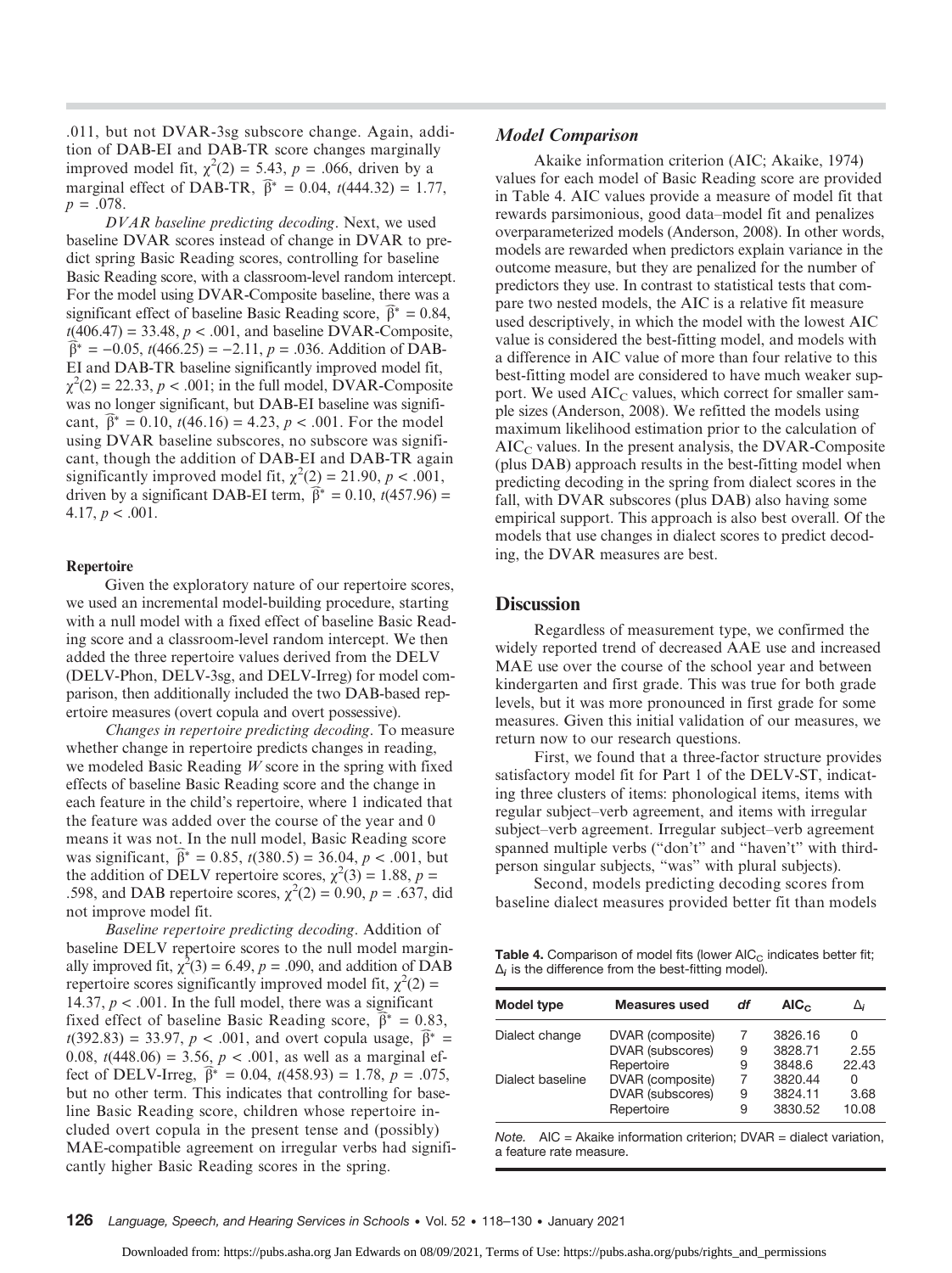predicting decoding scores from change in dialect measures. However, this overall finding had a complex relationship with individual measures. Grammatical differences were only significant in baseline dialect models, with the exception of DVAR-Irreg subscores. On the other hand, DVAR-Phon subscore (based on five items) was significant for models that used change in dialect as predictors, but not for models that used baseline dialect measures. This might indicate that knowledge of MAE grammar is a resource that children can draw upon as they learn to read, and time with this resource is necessary for differences to be observed. Phonology, on the other hand, is directly tied to decoding such that changes in one are predictive of changes in the other. Further exploration of this potential distinction could inform future research on literacy interventions. A curriculum that focuses on phonology might have an immediate impact on decoding, whereas a grammatical one might require additional time before effects are observed.

Models using repertoire scores had poorer data–model fit than models using NMFD, but one of these models did yield a significant result for overt copula usage. We did not observe any hypothesized differences between grammatical feature types. If verbal  $-s$  is not part of the AAE grammar, we might predict that usage of verbal –s would be a particularly powerful indicator of knowledge of MAE and would therefore predict reading outcomes. However, we did not observe this. One possible explanation for this is that there was no increase in usage of verbal –s between kindergarten and first grade or between the baseline and the end of the school year. This result is consistent with other research showing that non-overt marking of third-person singular shows minimal change from kindergarten to fifth grade (Craig & Washington, 2004; Newkirk-Turner & Green, 2016; but see more complex pattern in Van Hofwegen & Wolfram, 2010). Instead, usage of overt copulas was significant in the model predicting reading from baseline repertoire, even though overt copulas are available in both AAE and MAE.

Finally, addition of the DAB did provide predictive value beyond the DELV-ST. The Elicited Imitation subtest of the DAB at baseline predicted decoding in the spring, and this proved to be a stronger predictor than any DELV measure when both were included in the same model. This task is different from the DELV in that it uses MAE forms in the prompts, representing a wider variety of features, and the task is repetition rather than filling in a blank. It is unclear which of these differences was most important, but it is clear that even a brief, highly structured task in addition to the DELV can be useful when the goal is to characterize the language of a child with typical development during early literacy instruction. The elicited imitation task of Charity et al. (2004), which used a picture book context, may have even stronger predictive value than the simple sentence imitation task on the DAB. A comparison of means and standard deviations from the Charity et al. task and our task shows more variability in performance and less of a ceiling effect for Charity et al., suggesting that the picture book context results in a more sensitive measure. We speculate that the picture book context

promotes deeper linguistic processing instead of reliance on verbal working memory.

One distinction that did emerge in this work is the difference between agreement in irregular verbs and in other verbs. The relevant DELV-ST items loaded onto separate but correlated factors, and the DVAR-Irreg measure was the only grammatical measure that was significant in a growth model. This could be partially driven by the number of items (six for DELV-Irreg vs. four for DELV-3sg), leading to a reduction in measurement error for the DVAR-Irreg measure. However, it is also plausible that children learn the irregular agreement patterns without learning to use verbal  $-s$  on regular verbs. This aligns with early findings by Oetting and McDonald (2002), who found that there were more NMAE-speaking children who used zero marking on regular third-person singular verbs than who used nonmainstream subject–verb agreement with "be" and "don't." Given the frequency of these forms, the relationship between knowledge of MAE agreement patterns for irregular verbs and reading could conceivably operate in either causal direction. Stronger readers might learn these forms from their experiences with texts, and knowledge of these frequent forms could lead to greater facility with decoding.

While we provided multiple ways of analyzing DELV-ST and DAB data, we are limited to these two assessments in our dialect measures. Both provide highly structured elicitation contexts, and previous work has made it clear that children's dialect usage differs depending on the elicitation context (e.g., Craig et al., 2014; Renn & Terry, 2009). More open-ended narrative tasks could provide useful comparison data and potentially elicit more nonmainstream components of a child's repertoire, but such tasks are more difficult to administer and score on a large scale. Such tasks also provide an opportunity to measure style shifting across contexts within a given time point, rather than confounding changes in dialect and development.

Additionally, our reading measures are limited to measures of decoding. Specifically, the Basic Reading composite score that we used is calculated from two subtests that evaluate the reading of words and nonwords in isolation. While these are appropriate reading measures for children at this stage of schooling, it is possible that dialect differences play a distinct role in passage reading (e.g., Terry et al., 2016). That is, grammatical differences between dialects may be more important for passage comprehension than for decoding, since grammatical differences such as agreement morphemes are more likely to appear in a passage than in isolated words.

We are also limited by our relatively homogeneous sample. By design, our participants attended schools where students were predominantly African American and from low–socioeconomic status (SES) families, and all of these schools were part of the same district. Moreover, the majority of participants (89%) showed at least some variation from MAE as measured by the DELV-ST. Terry et al. (2012) found significant effects of race, school SES, and Race  $\times$  SES interaction in predicting change in DVAR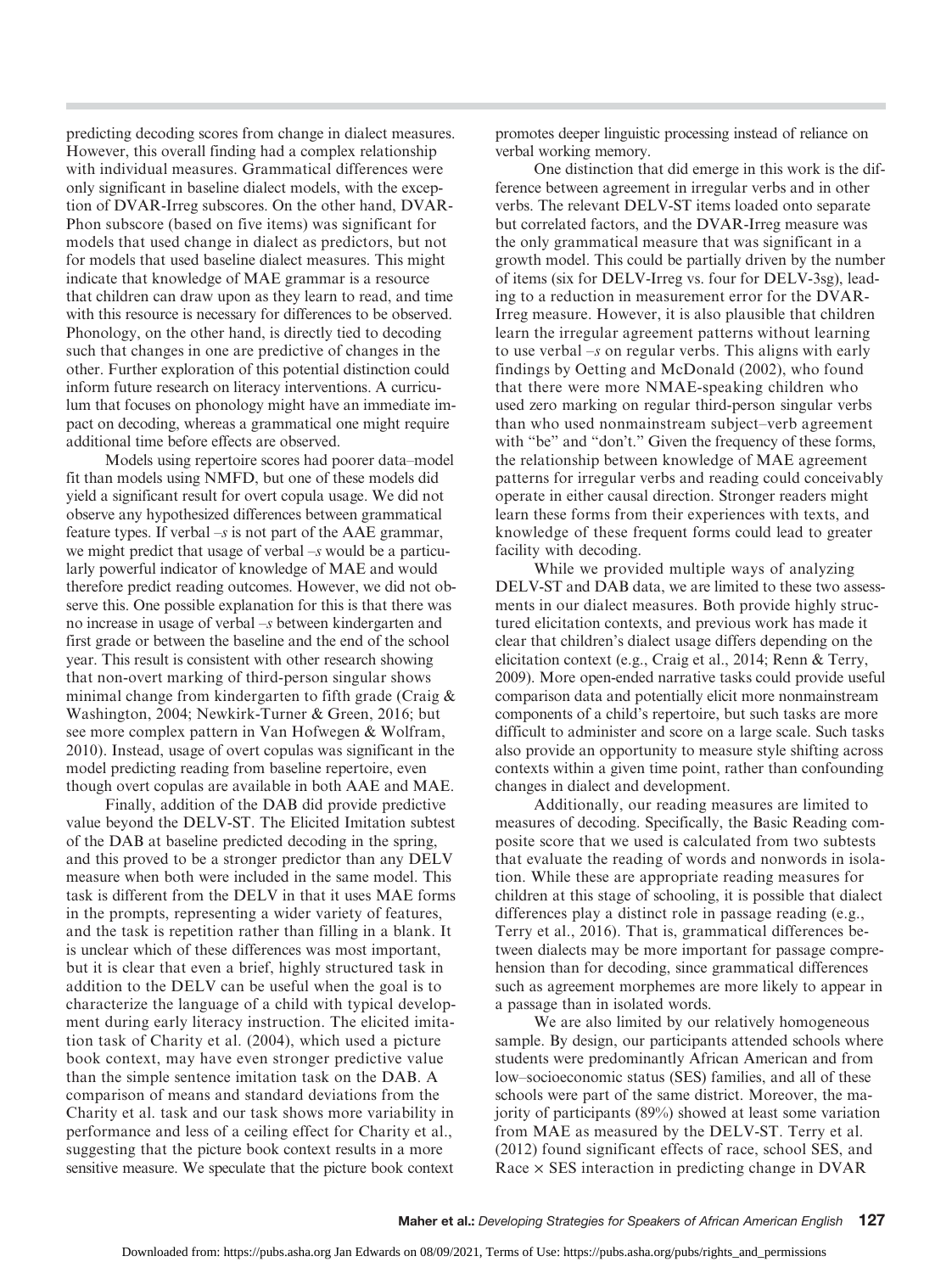scores, so more research will be necessary to determine the degree to which our results generalize to speakers of other nonmainstream dialects of English and to other school settings. It is plausible that different types of experiences with variation would be better captured by different measures, which is important to note when comparing studies that use different populations of speakers.

Further research will be necessary to confirm these exploratory findings. This will involve continued honing of our measurements of dialect differences. Future studies could elicit larger numbers of tokens per feature and systematically vary the elicitation context to include sentence repetition, sentence completion, and open-ended narrative. This would allow us to more clearly determine which combination(s) of tasks and dialect differences is most predictive of changes in measures of reading. This process should be repeated across multiple age ranges to reflect children's evolving dialect usage. Factor analysis played only a limited role in this study, but it is a promising tool for future research. Ideally, future work would use structural equation modeling not only for measures of dialect but also for studying the relationship between those measures and reading scores in order to fully account for measurement error in the measured variables (e.g., Bühler et al., 2018; Johnson et al., 2017).

As this research progresses, clinicians are faced with the challenging task of supporting speakers of AAE despite having a relatively limited set of tools. One important step is to characterize each child's linguistic repertoire. We have seen that the DELV-ST provides a useful starting point, and it can be made more informative by grouping the items into phonology, regular subject–verb agreement, and irregular subject–verb agreement. Though it might be ideal to use open-form narrative tasks in a variety of settings, even a simple sentence repetition task like the DAB-EI can be helpful. As noted above, a sentence imitation task that incorporates a storybook or picture description as part of the paradigm (e.g., Charity et al., 2004) may result in greater semantic encoding of the sentences and, thus, elicit a representative range of nonmainstream forms. More broadly, it is important to think of any measure of NMFD as only a starting point for understanding a child's language and anticipating any educational challenges from linguistic differences. The next step is providing targeted support. Our results provide tentative support for the idea of focusing on areas of variable overlap between MAE and AAE, such as overt copulas and irregular subject– verb agreement. This allows children to draw upon their existing linguistic knowledge as they learn to read in a less familiar dialect.

#### Acknowledgments

This research was supported in part by Institute of Education Sciences Grant R305A17013, awarded to Jan Edwards, and National Science Foundation Grant 1449815, awarded to Colin Phillips. We are very grateful to all of the children who participated in this study, their families who provided consent, and all of the amazing teachers and principals in the Baltimore City Public School System

whom we have worked with. We also thank Ebony Terrell Shockley, Rebecca Silverman, Tatiana Thonesavanh, and other members of the Learning to Talk Lab at the University of Maryland for their many contributions to this research program.

## References

- Akaike, H. (1974). A new look at the statistical model identification. IEEE Transactions on Automatic Control, 19(6), 716–723. <https://doi.org/10.1109/TAC.1974.1100705>
- Anderson, D. R. (2008). Model based inference in the life sciences: A primer on evidence. Springer. [https://doi.org/10.1007/978-0-](https://doi.org/10.1007/978-0-387-74075-1) [387-74075-1](https://doi.org/10.1007/978-0-387-74075-1)
- Auer, P. (2005). Europe's sociolinguistic unity, or: A typology of European dialect/standard constellations. In N. Delbecque, J. vanderAuwera, & D. Geeraerts (Eds.), Perspectives on variation: Sociolinguistic, historical, comparative (pp. 7–42). De Gruyter.
- Barrière, I., Kresh, S., Aharodnik, K., Legendre, G., & Nazzi, T. (2019). The comprehension of 3rd person singular -s by NYC English-speaking preschoolers. In T. Ionin & M. Rispoli (Eds.), Three streams of generative language acquisition research: Selected papers from the 7th Meeting of Generative Approaches to Language Acquisition—North America, University of Illinois at Urbana–Champaign (pp. 7–33). John Benjamins. [https://doi.](https://doi.org/10.1075/lald.63.02bar) [org/10.1075/lald.63.02bar](https://doi.org/10.1075/lald.63.02bar)
- Bates, D., Mäechler, M., Bolker, B., & Walker, S. (2015). Fitting linear mixed-effects models using lme4. Journal of Statistical Software, 67(1), 1–48.<https://doi.org/10.18637/jss.v067.i01>
- Baugh, J. (1990). A survey of the suffix /-s/ analyses in Black English. In J. A. Edmondson, C. Feagin, & P. Mühlhäusler (Eds.), Development and diversity: Language variation across time and space: A Festschrift for Charles-James N. Bailey (pp. 297–307). Summer Institute of Linguistics.
- Beyer, T., & Hudson Kam, C. L. (2012). First and second graders' interpretation of Standard American English morphology across varieties of English. First Language, 32(3), 365–384. [https://](https://doi.org/10.1177/0142723711427618) [doi.org/10.1177/0142723711427618](https://doi.org/10.1177/0142723711427618)
- Brown, R. (1973). A first language: The early stages. Harvard University Press.
- Bühler, J. C., von Oertzen, T., McBride, C. A., Stoll, S., & Maurer, U. (2018). Influence of dialect use on early reading and spelling acquisition in German-speaking children in Grade 1. Journal of Cognitive Psychology, 30(3), 336–360. [https://doi.org/10.1080/](https://doi.org/10.1080/20445911.2018.1444614) [20445911.2018.1444614](https://doi.org/10.1080/20445911.2018.1444614)
- Champion, T. B., Rosa-Lugo, L. I., Rivers, K. O., & McCabe, A. (2010). A preliminary investigation of second- and fourth-grade African American students' performance on the Gray Oral Reading Test–Fourth Edition. Topics in Language Disorders, 30(2), 145–153.<https://doi.org/10.1097/TLD.0b013e3181e04056>
- Charity, A. H., Scarborough, H. S., & Griffin, D. M. (2004). Familiarity with School English in African American children and its relation to early reading achievement. Child Development, 75(5), 1340–1356. [https://doi.org/10.1111/j.1467-8624.2004.](https://doi.org/10.1111/j.1467-8624.2004.00744.x) [00744.x](https://doi.org/10.1111/j.1467-8624.2004.00744.x)
- Cleveland, L. H., & Oetting, J. B. (2013). Children's marking of verbal -s by nonmainstream English dialect and clinical status. American Journal of Speech-Language Pathology, 22(4), 604–614. [https://doi.org/10.1044/1058-0360\(2013/12-0122\)](https://doi.org/10.1044/1058-0360(2013/12-0122))
- Connor, C. M., & Craig, H. K. (2006). African American preschoolers' language, emergent literacy skills, and use of African American English: A complex relation. Journal of Speech, Language, and Hearing Research, 49(4), 771–792. [https://doi.](https://doi.org/10.1044/1092-4388(2006/055)) [org/10.1044/1092-4388\(2006/055\)](https://doi.org/10.1044/1092-4388(2006/055))
- Craig, H. K. (2014). ToggleTalk. Ventris Learning.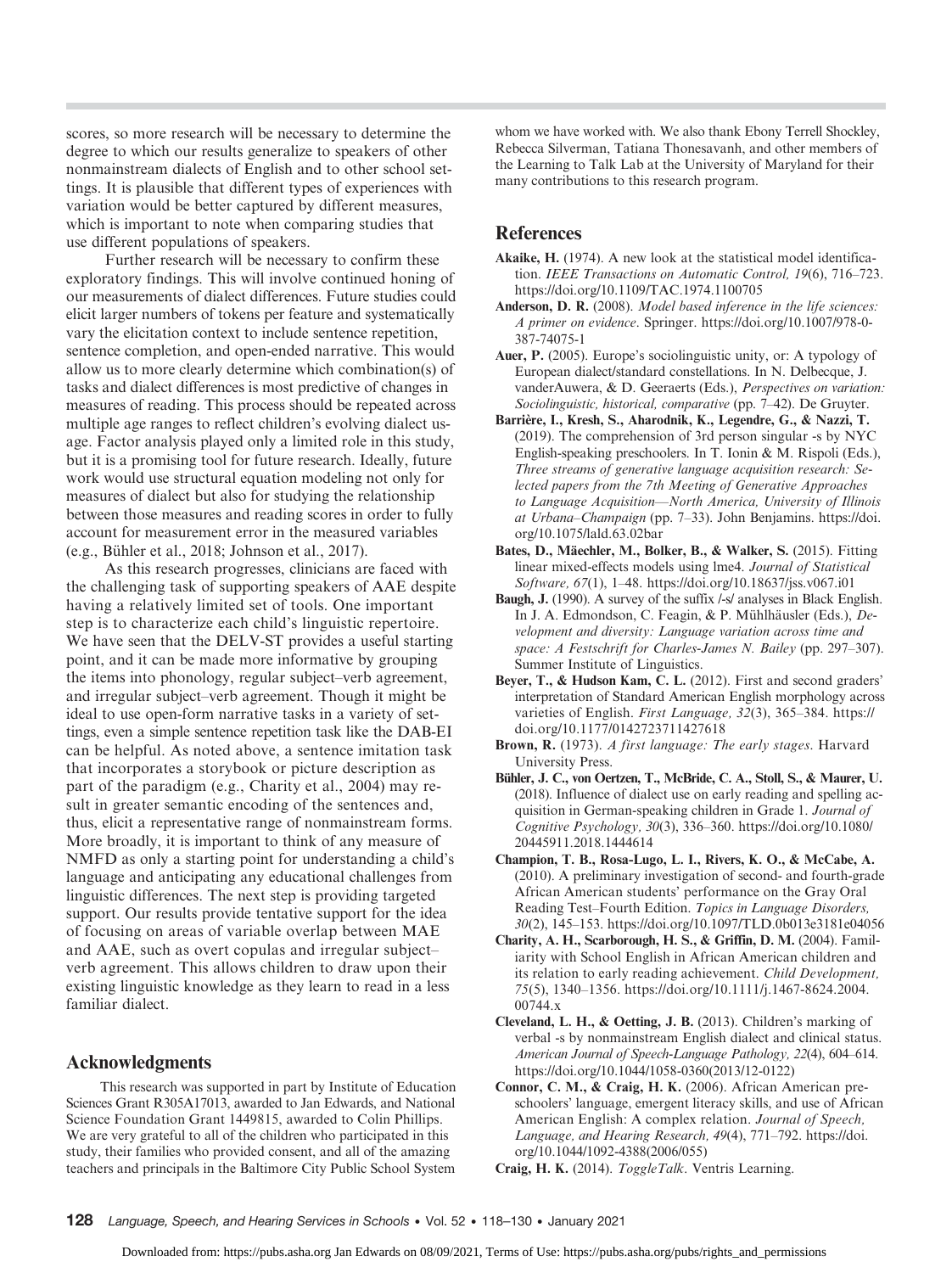Craig, H. K., Kolenic, G. E., & Hensel, S. L. (2014). African American English-speaking students: A longitudinal examination of style shifting from kindergarten through second grade. Journal of Speech, Language, and Hearing Research, 57(1), 143–157. [https://doi.org/10.1044/1092-4388\(2013/12-0157\)](https://doi.org/10.1044/1092-4388(2013/12-0157))

Craig, H. K., Thompson, C. A., Washington, J. A., & Potter, S. L. (2003). Phonological features of child African American English. Journal of Speech, Language, and Hearing Research, 46(3), 623–635. [https://doi.org/10.1044/1092-4388\(2003/049\)](https://doi.org/10.1044/1092-4388(2003/049))

Craig, H. K., & Washington, J. A. (2000). An assessment battery for identifying language impairments in African American children. Journal of Speech, Language, and Hearing Research, 43(2), 366–379.<https://doi.org/10.1044/jslhr.4302.366>

Craig, H. K., & Washington, J. A. (2004). Grade-related changes in the production of African American English. Journal of Speech, Language, and Hearing Research, 47(2), 450–463. [https://doi.org/10.1044/1092-4388\(2004/036\)](https://doi.org/10.1044/1092-4388(2004/036))

Eckert, P. (2008). Variation and the indexical field. Journal of Sociolinguistics, 12(4), 453–476. [https://doi.org/10.1111/j.1467-](https://doi.org/10.1111/j.1467-9841.2008.00374.x) 9841.2008.00374 x

Eckert, P. (2012). Three waves of variation study: The emergence of meaning in the study of sociolinguistic variation. Annual Review of Anthropology, 41(1), 87–100. [https://doi.org/10.1146/](https://doi.org/10.1146/annurev-anthro-092611-145828) [annurev-anthro-092611-145828](https://doi.org/10.1146/annurev-anthro-092611-145828)

Edwards, J. (2019, November 7–10). Dialect mismatch and learning to read: Research to practice [Conference session]. 44th Annual Boston University Conference on Language Development, Boston, MA, United States.

Fitzmaurice, G. M., Laird, N. M., & Ware, J. H. (2011). Applied longitudinal analysis (2nd ed.). Wiley. [https://doi.org/10.1002/](https://doi.org/10.1002/9781119513469) [9781119513469](https://doi.org/10.1002/9781119513469)

Giles, H., & Ogay, T. (2007). Communication accommodation theory. In B. B. Whaley & W. Samter (Eds.), Explaining communication: Contemporary theories and exemplars (pp. 293–310). Routledge.<https://doi.org/10.1002/9781118766804.wbiect056>

Gough, P. B., & Tunmer, W. E. (1986). Decoding, reading, and reading disability. Remedial and Special Education, 7(1), 6–10. <https://doi.org/10.1177/074193258600700104>

Green, L. J. (2011). Language and the African American child. Cambridge University Press.

Hoover, W. A., & Gough, P. B. (1990). The simple view of reading. Reading and Writing, 2(2), 127–216. [https://doi.org/10.1007/](https://doi.org/10.1007/BF00401799) [BF00401799](https://doi.org/10.1007/BF00401799)

Horton-Ikard, R., & Weismer, S. E. (2005). Distinguishing African American English from developmental errors in the language production of toddlers. Applied Psycholinguistics, 26(4), 597–620. <https://doi.org/10.1017/S0142716405050320>

Johnson, L., Terry, N. P., Connor, C. M., & Thomas-Tate, S. (2017). The effects of dialect awareness instruction on nonmainstream American English speakers. Reading and Writing, 30(9), 2009–2038. <https://doi.org/10.1007/s11145-017-9764-y>

King, S. (2018). Exploring social and linguistic diversity across African Americans from Rochester, New York [Doctoral dissertation]. Stanford University.

King, S. (2020). From African American Vernacular English to African American Language: Rethinking the study of race and language in African Americans' speech. Annual Review of Linguistics, 6, 285–300. [https://doi.org/10.1146/annurev-linguistics-](https://doi.org/10.1146/annurev-linguistics-011619-030556)[011619-030556](https://doi.org/10.1146/annurev-linguistics-011619-030556)

Kuznetsova, A., Brockhoff, P. B., & Christensen, R. H. B. (2017). lmerTest package: Tests in linear mixed effects models. Journal of Statistical Software, 82(13), 1–26. [https://doi.org/10.18637/](https://doi.org/10.18637/jss.v082.i13) [jss.v082.i13](https://doi.org/10.18637/jss.v082.i13)

Labov, W. (1995). Can reading failure be reversed? A linguistic approach to the question. In V. Gadsden & D. Wagner (Eds.), Literacy among African-American youth: Issues in learning, teaching, and schooling (pp. 39–68). Hampton Press.

Liang, X., & Yang, Y. (2014). An evaluation of WLSMV and Bayesian methods for confirmatory factor analysis with categorical indicators. International Journal of Quantitative Research in Education, 2(1), 17–38. [https://doi.org/10.1504/IJQRE.2014.](https://doi.org/10.1504/IJQRE.2014.060972) [060972](https://doi.org/10.1504/IJQRE.2014.060972)

McDonald, J. L., & Oetting, J. B. (2019). Nonword repetition across two dialects of English: Effects of specific language impairment and nonmainstream form density. Journal of Speech, Language, and Hearing Research, 62(5), 1381–1391. [https://](https://doi.org/10.1044/2018_JSLHR-L-18-0253) [doi.org/10.1044/2018\\_JSLHR-L-18-0253](https://doi.org/10.1044/2018_JSLHR-L-18-0253)

Newkirk-Turner, B. L., & Green, L. (2016). Third person singular -s and event marking in child African American English. Linguistic Variation, 16(1), 103–130. [https://doi.org/10.1075/lv.16.1.](https://doi.org/10.1075/lv.16.1.05new) [05new](https://doi.org/10.1075/lv.16.1.05new)

Newkirk-Turner, B. L., Oetting, J. B., & Stockman, I. J. (2014). BE, DO, and modal auxiliaries of 3-year-old African American English speakers. Journal of Speech, Language, and Hearing Research, 57(4), 1383–1393. [https://doi.org/10.1044/2014\\_](https://doi.org/10.1044/2014_JSLHR-L-13-0063) [JSLHR-L-13-0063](https://doi.org/10.1044/2014_JSLHR-L-13-0063)

Oetting, J. B., & McDonald, J. L. (2002). Methods for characterizing participants' nonmainstream dialect use in child language research. Journal of Speech, Language, and Hearing Research, 45(3), 505–518. [https://doi.org/10.1044/1092-4388\(2002/040\)](https://doi.org/10.1044/1092-4388(2002/040))

Oetting, J. B., & Pruitt, S. (2005). Southern African-American English use across groups. Journal of Multilingual Communication Disorders, 3(2), 136–144. [https://doi.org/10.1080/](https://doi.org/10.1080/14769670400027324) [14769670400027324](https://doi.org/10.1080/14769670400027324)

Ogbu, J. U. (1999). Beyond language: Ebonics, proper English, and identity in a Black-American speech community. American Educational Research Journal, 36(2), 147–184. [https://doi.](https://doi.org/10.3102/00028312036002147) [org/10.3102/00028312036002147](https://doi.org/10.3102/00028312036002147)

Renn, J., & Terry, J. M. (2009). Operationalizing style: Quantifying the use of style shift in the speech of African American adolescents. American Speech, 84(4), 367–390. [https://doi.org/](https://doi.org/10.1215/00031283-2009-030) [10.1215/00031283-2009-030](https://doi.org/10.1215/00031283-2009-030)

Roy, J., Oetting, J. B., & Moland, C. W. (2013). Linguistic constraints on children's overt marking of BE by dialect and age. Journal of Speech, Language, and Hearing Research, 56(3), 933–944. [https://doi.org/10.1044/1092-4388\(2012/12-0099\)](https://doi.org/10.1044/1092-4388(2012/12-0099))

Schrank, F. A., Mather, N., & McGrew, K. S. (2014). Woodcock-Johnson IV Tests of Achievement. Houghton Mifflin Harcourt.

Seymour, H. N., Roeper, T. W., de Villiers, J., & de Villiers, P. A. (2003). Diagnostic Evaluation of Language Variation—Screening Test. Pearson.

Shade, C. V. U. (2012). An examination of the relationship between morphosyntactic and phonological nonstandard dialect features and literacy skills among African-American children (Order No. 3541854). Retrieved ProQuest Dissertations & Theses Global (1115316176), from [https://search.proquest.com/docview/](https://search.proquest.com/docview/1115316176?accountid=14696) [1115316176?accountid=14696](https://search.proquest.com/docview/1115316176?accountid=14696)

Snell, J. (2013). Dialect, interaction and class positioning at school: From deficit to difference to repertoire. Language and Education, 27(2), 110–128.<https://doi.org/10.1080/09500782.2012.760584>

Terry, N. P., & Connor, C. M. (2012). Changing nonmainstream American English use and early reading achievement from kindergarten to first grade. American Journal of Speech-Language Pathology, 21(1), 78–86. [https://doi.org/10.1044/1058-0360](https://doi.org/10.1044/1058-0360(2011/10-0093)) [\(2011/10-0093\)](https://doi.org/10.1044/1058-0360(2011/10-0093))

Terry, N. P., Connor, C. M., Johnson, L., Stuckey, A., & Tani, N. (2016). Dialect variation, dialect-shifting, and reading comprehension in second grade. Reading and Writing, 29(2), 267–295. <https://doi.org/10.1007/s11145-015-9593-9>